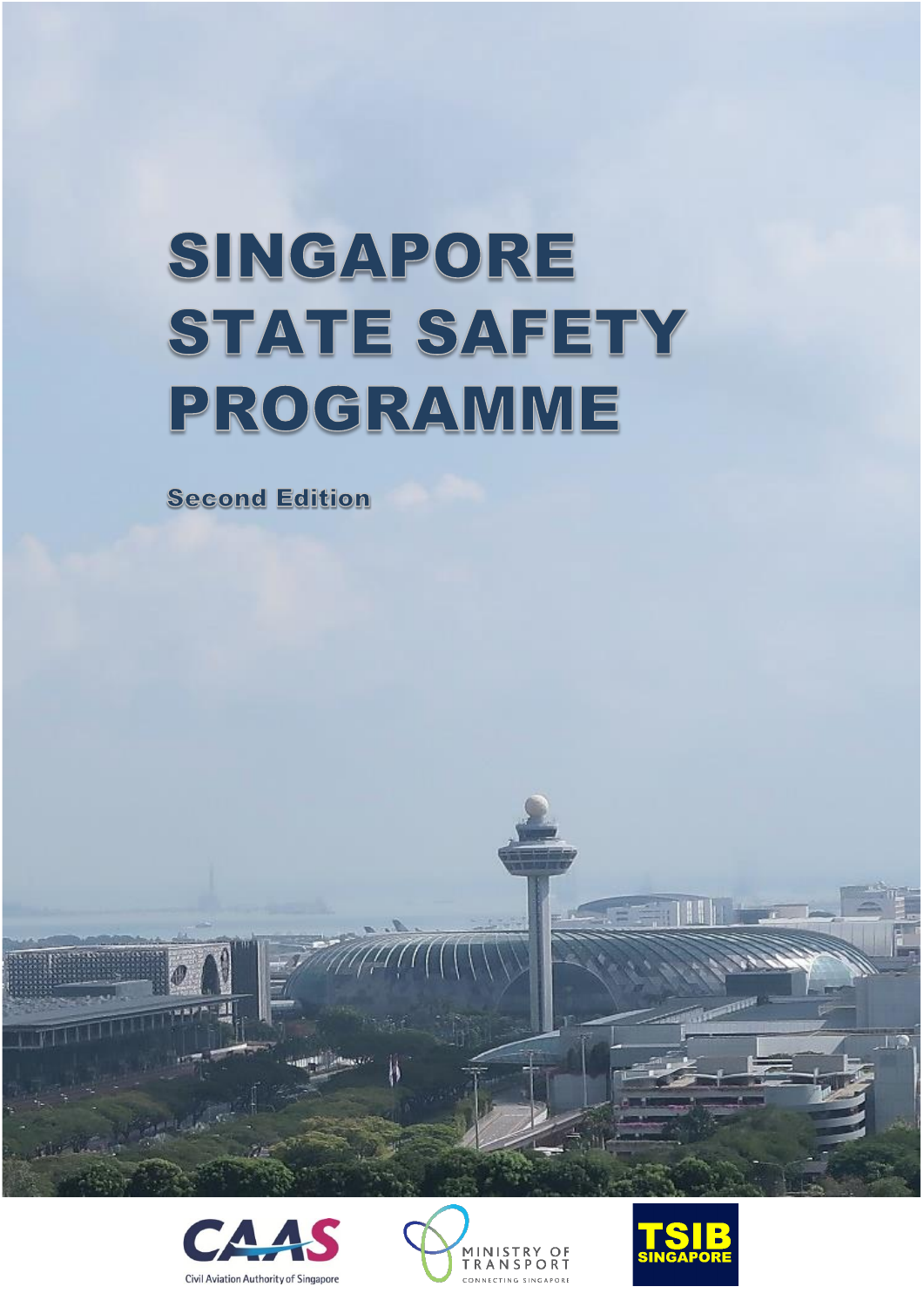#### **Singapore State Safety Programme (SSP) Document**

*First edition – Published in year 2017*

*Second edition – Published in year 2022*

*Publication of the Civil Aviation Authority of Singapore Singapore Changi Airport P.O.Box 1, Singapore 918141*

*This SSP Document will be reviewed at least once every 3 years to maintain its relevancy. This 2nd Edition of the SSP Document is approved by the National Aviation Safety Committee.*

© Copyright 2022 Civil Aviation Authority of Singapore

The copyright and all other intellectual property and proprietary rights in this document are owned solely by the Civil Aviation Authority of Singapore ("CAAS") and all rights are reserved. An organisation which receives a hardcopy of this document from CAAS may use it for its internal purposes, including for its employees' own information and reference, but shall not reproduce, modify, adapt or disseminate outside of the organisation such hardcopy document. An individual may download an electronic modify, adapt or disseminate outside of the organisation such hardcopy document. An individual may d copy of this document from CAAS' corporate website for that individual's own information and reference, but shall not reproduce, modify, adapt or disseminate such electronic copy of this document.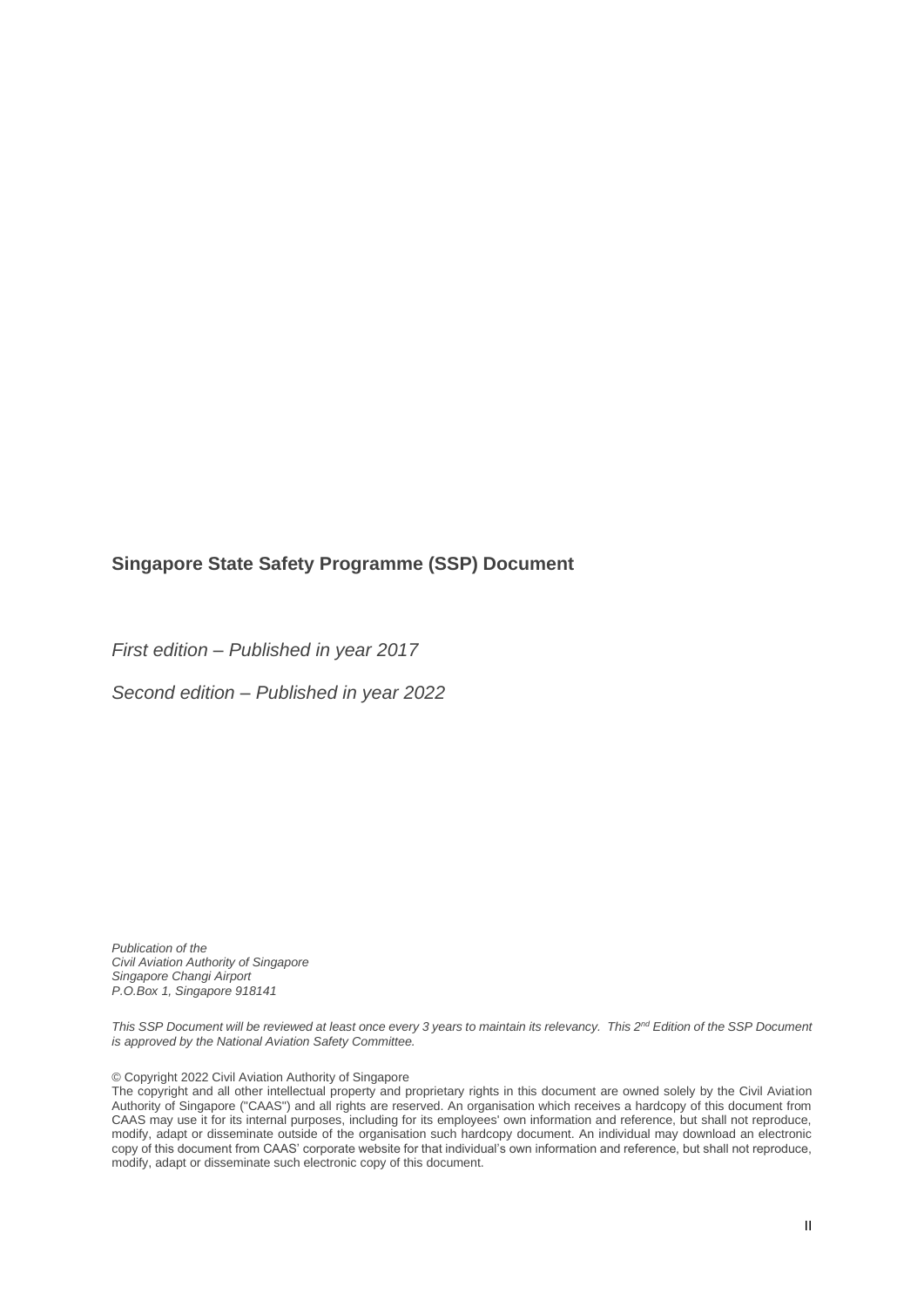#### **Contents**

|    | <b>Foreword1</b>                                                              |                |
|----|-------------------------------------------------------------------------------|----------------|
| 1. | <b>Safety Policy and Objectives</b>                                           | 3              |
|    | <b>Safety Policy</b>                                                          | 3              |
|    | Safety Objectives                                                             | 4              |
| 2. | <b>State Safety Legislative Framework</b>                                     | 5              |
|    | Legislation                                                                   | 5              |
|    | <b>Ministerial Directions</b>                                                 | 6              |
|    | <b>Technical Requirements</b>                                                 | 6              |
|    | <b>Guidance Material</b>                                                      | 6              |
|    | <b>Review of Legislation &amp; Regulations</b>                                | $\overline{7}$ |
|    | Compliance with Legislation & Regulations                                     | $\overline{7}$ |
|    | <b>Policies and Procedures</b>                                                | 8              |
| 3. | <b>State Safety Agencies and Resources</b>                                    | 9              |
|    | Civil Aviation Authority of Singapore                                         | 9              |
|    | <b>Transport Safety Investigation Bureau</b>                                  | 11             |
|    | Ministry of Transport                                                         | 11             |
|    | <b>National Aviation Safety Committee</b>                                     | 12             |
|    | <b>Human Resources</b>                                                        | 13             |
|    | <b>Financial Resources</b>                                                    | 14             |
| 4. | <b>State Safety Risk Management</b>                                           | 15             |
|    | <b>State Safety Risk Management Framework</b>                                 | 15             |
|    | Determination of State-level risks                                            | 16             |
|    | Safety Performance Monitoring                                                 | 16             |
|    | <b>Hazard Identification and Risk Assessment</b>                              | 17             |
|    | Safety Data and Information from Accident, Incident and Safety Investigations | 17             |
|    | <b>Mandatory Safety Reporting</b>                                             | 18             |
|    | <b>Voluntary Safety Reporting</b>                                             | 18             |
|    | Other sources of Safety Data and Information                                  | 19             |
|    | Protection of Safety Data and Safety Information                              | 19             |
|    | Safety Oversight of Service Providers                                         | 19             |
|    | <b>SMS</b> Implementation                                                     | 20             |
|    | Service Provider's Safety Performance                                         | 21             |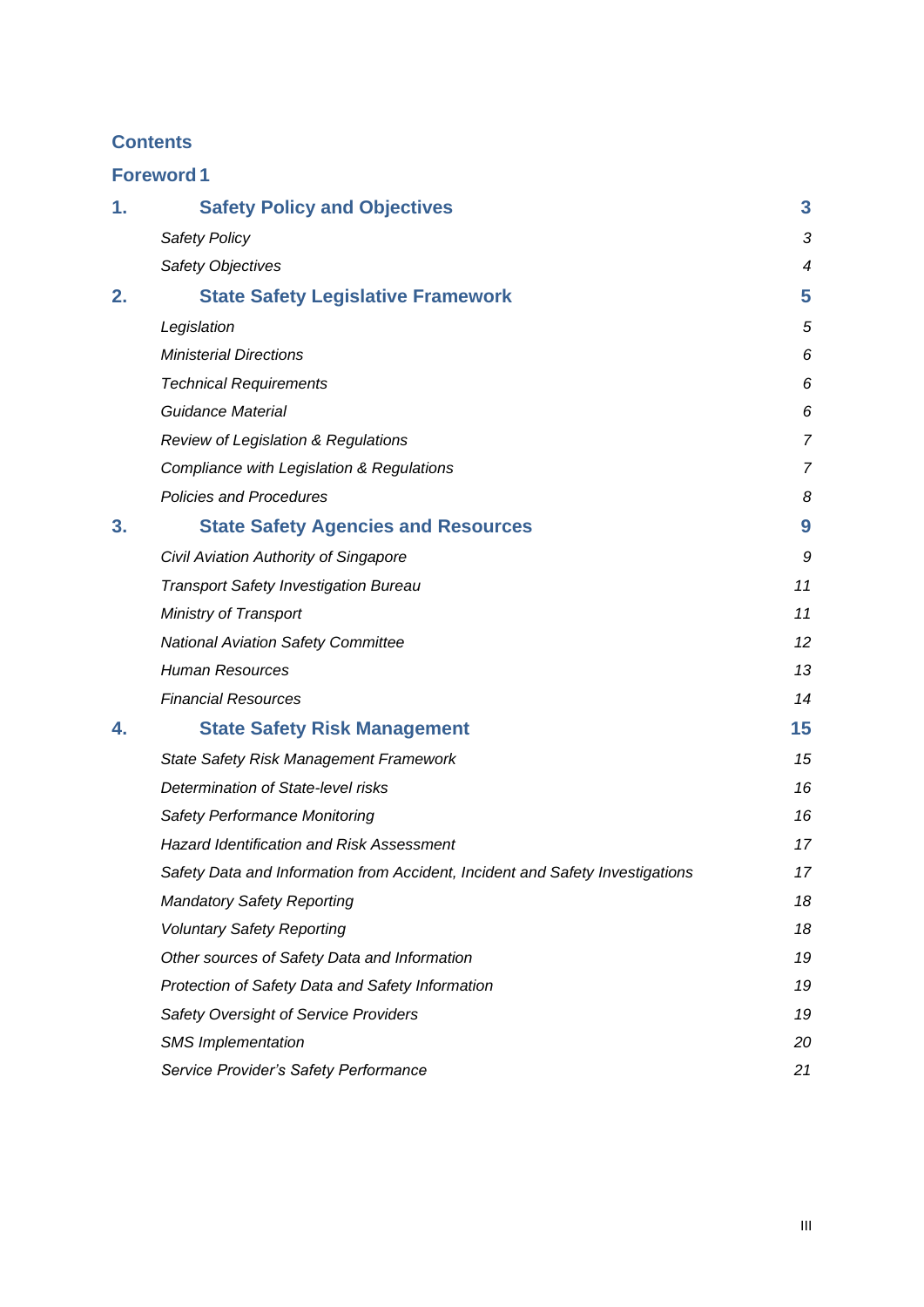| 5. | <b>Safety Assurance</b>                                        | 22 |
|----|----------------------------------------------------------------|----|
|    | <b>Safety Performance Monitoring</b>                           | 22 |
|    | Data-driven Safety Oversight                                   | 22 |
|    | Quality Assurance on Singapore's Safety Oversight System       | 22 |
| 6. | <b>Safety Promotion</b>                                        | 23 |
|    | Internal Communication and Dissemination of Safety Information | 23 |
|    | External Communication and Dissemination of Safety Information | 23 |

| <b>Appendix A: Reference Documents</b>                              | 25 |
|---------------------------------------------------------------------|----|
| Appendix B: Organisational Structure of the Safety Regulation Group |    |
| in CAAS                                                             |    |
| <b>Appendix C: Acronyms/ Abbreviations</b>                          | 30 |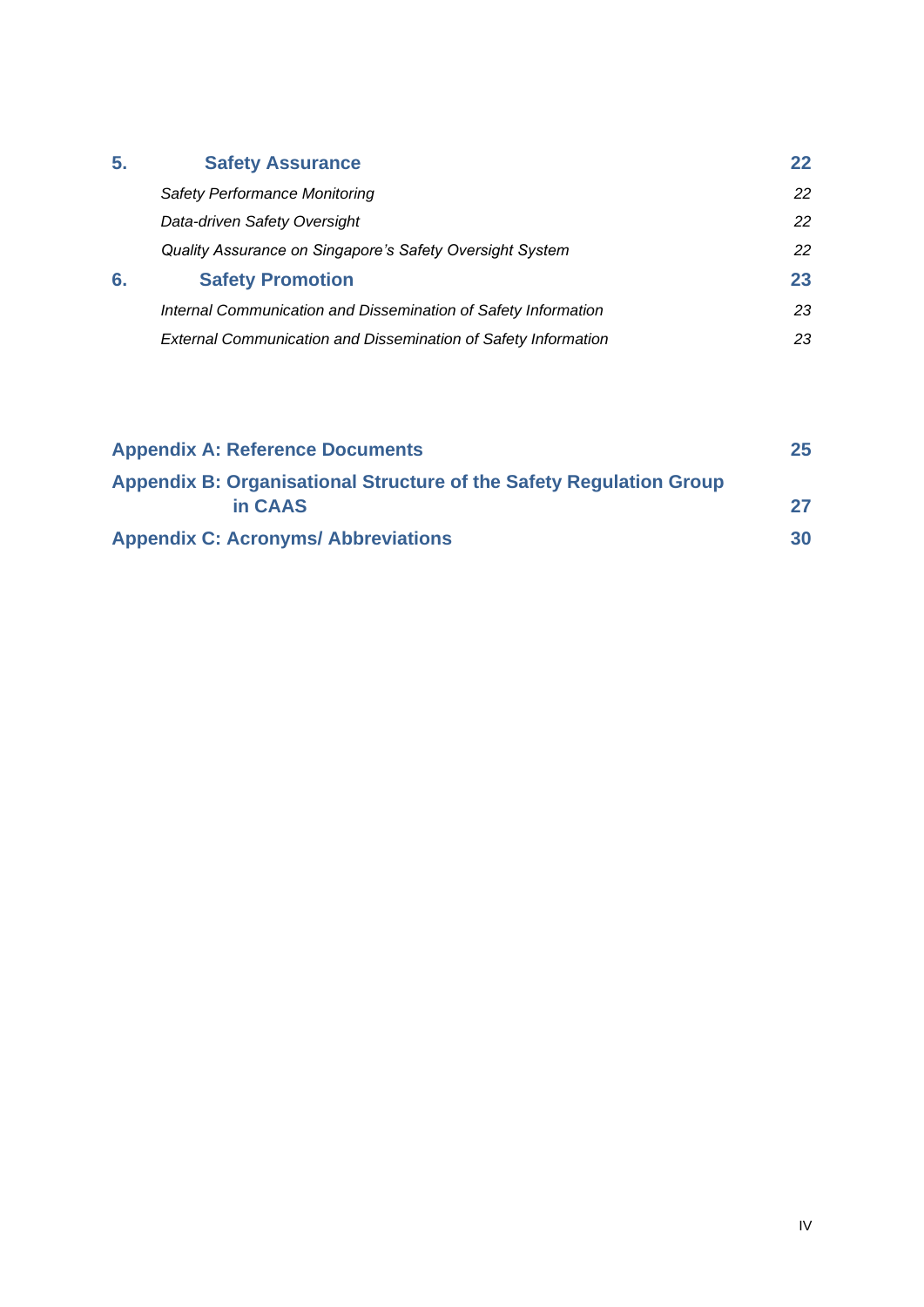# <span id="page-4-0"></span>**Foreword**

Safety is of paramount importance in aviation. As a party to the Chicago Convention, Singapore has an obligation to oversee and regulate aviation activities within its territory and the operation of Singapore aircraft worldwide.

The Ministry of Transport (MOT), Civil Aviation Authority of Singapore (CAAS) and the Transport Safety Investigation Bureau (TSIB) collectively have the public duty to uphold a safe aviation environment, facilitating the growth and development of the aviation industry in Singapore. A good aviation safety record bolsters confidence in air travel while a safe aviation environment lays the foundation for a vibrant air hub and civil aviation system.

Singapore has, over the years, established robust and progressive regulatory safety oversight and accident investigation capabilities commensurate with its civil aviation activities. We currently have four Singapore air operators, over 200 aircraft in our registry engaged in international commercial air transport, and some 6,000 licensed aviation personnel. Singapore is a leading aerospace hub in the region, with more than 150 maintenance organisations, 38 design and production organisations, and 18 aviation training organisations. Singapore Changi Airport is a key international air hub, serving about 68 million passengers pre-COVID in 2019 whilst the CAAS' air navigation services provider (ANSP) managed over 740,000 annual aircraft movements in the Singapore Flight Information Region - one of the busiest and most complex in the Asia-Pacific region.

Over the past two years, the COVID-19 pandemic has however adversely impacted the aviation sector and air links globally. It is crucial that Singapore remains connected to the rest of the world, given the services we provide to the region and the world, and the importance of the air hub to our economy. Beyond the COVID-19 pandemic, we expect air travel to recover amidst the gradual relaxation of borders restrictions globally to meet a pent-up demand in air travel. As the industry recovers from the pandemic, our organisations must be adequately staffed; aviation professionals competent; and aircraft airworthy.

On a longer horizon, we must continually address the safety risks within our system amidst an increasingly complex and demanding operating environment. Major infrastructure developments such as runway and Terminal 5 construction will bring significant changes to operations, introduce new hazards that must be identified and associated risks mitigated. New technologies including in our modernised air traffic management system and unmanned aircraft systems, will add to the complexity of our operating environment. The interconnected and borderless nature of aviation requires that we focus our safety efforts not only internally within Singapore, but also beyond our borders.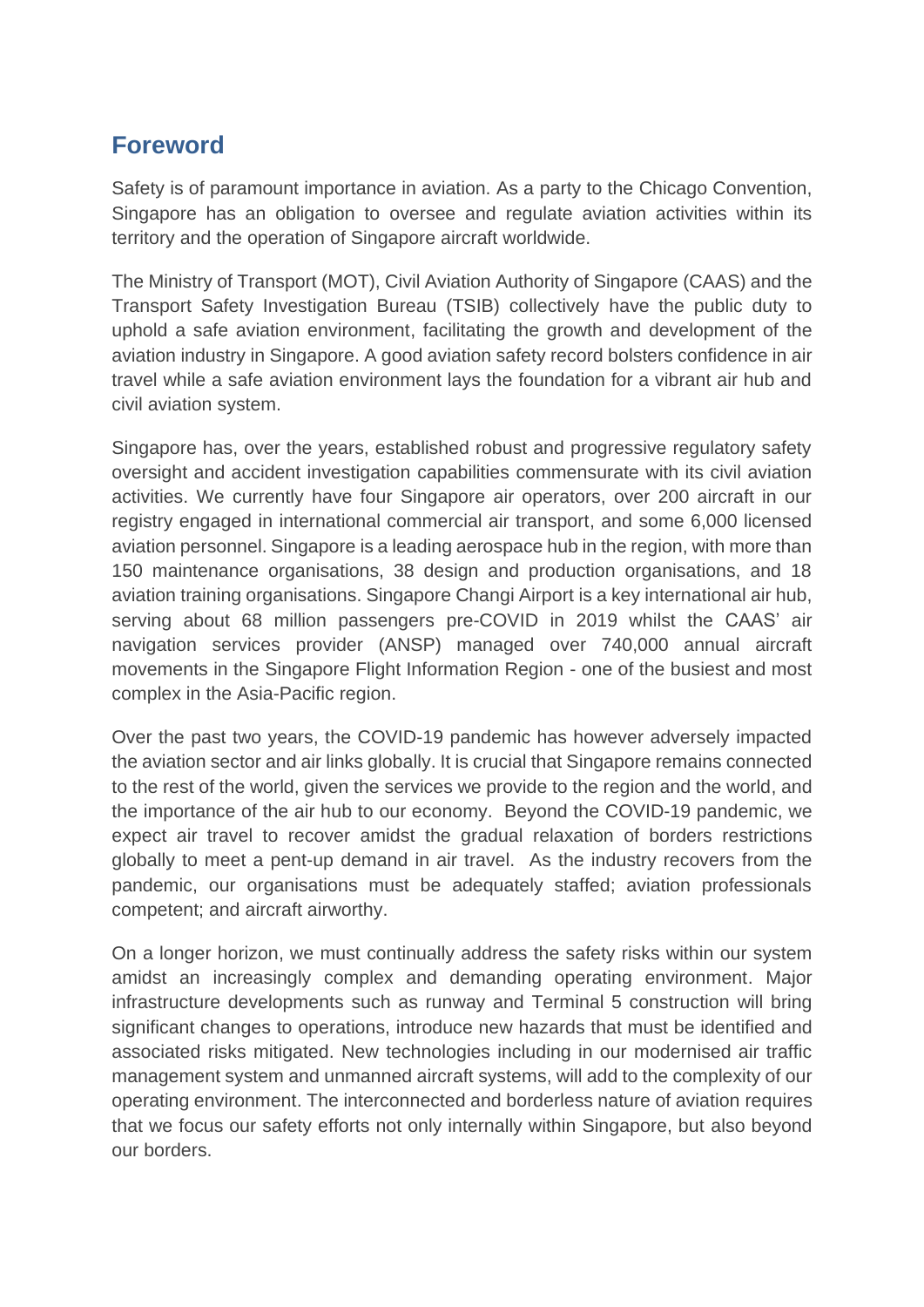To meet these challenges, we must develop the necessary capabilities and build capacity to ensure that our aviation safety risks are adequately and appropriately managed. We have embarked on a safety management approach since 2010, continuously improved our safety oversight regime and developed a State Safety Programme (SSP), to systematically identify, prioritise and mitigate aviation safety risks.

In this SSP Document, we have articulated our regulatory philosophy, values, and commitments to achieve our safety objectives. This document also describes our safety frameworks, organisational structures and processes to drive aviation safety. Complementing this SSP Document is the National Aviation Safety Plan (NASP) that charts our strategic direction, safety priorities for improvements, and the actions needed to manage safety risks across the aviation sector.

As we continue to mature our SSP, we remain committed to work closely with our stakeholders and partners to evolve our safety management, safety oversight and air accident and incident investigation regimes. Ultimately, we seek to build a safe and robust civil aviation system in Singapore underpinned by a strong safety regime, strong and positive safety culture, and strong safety leadership.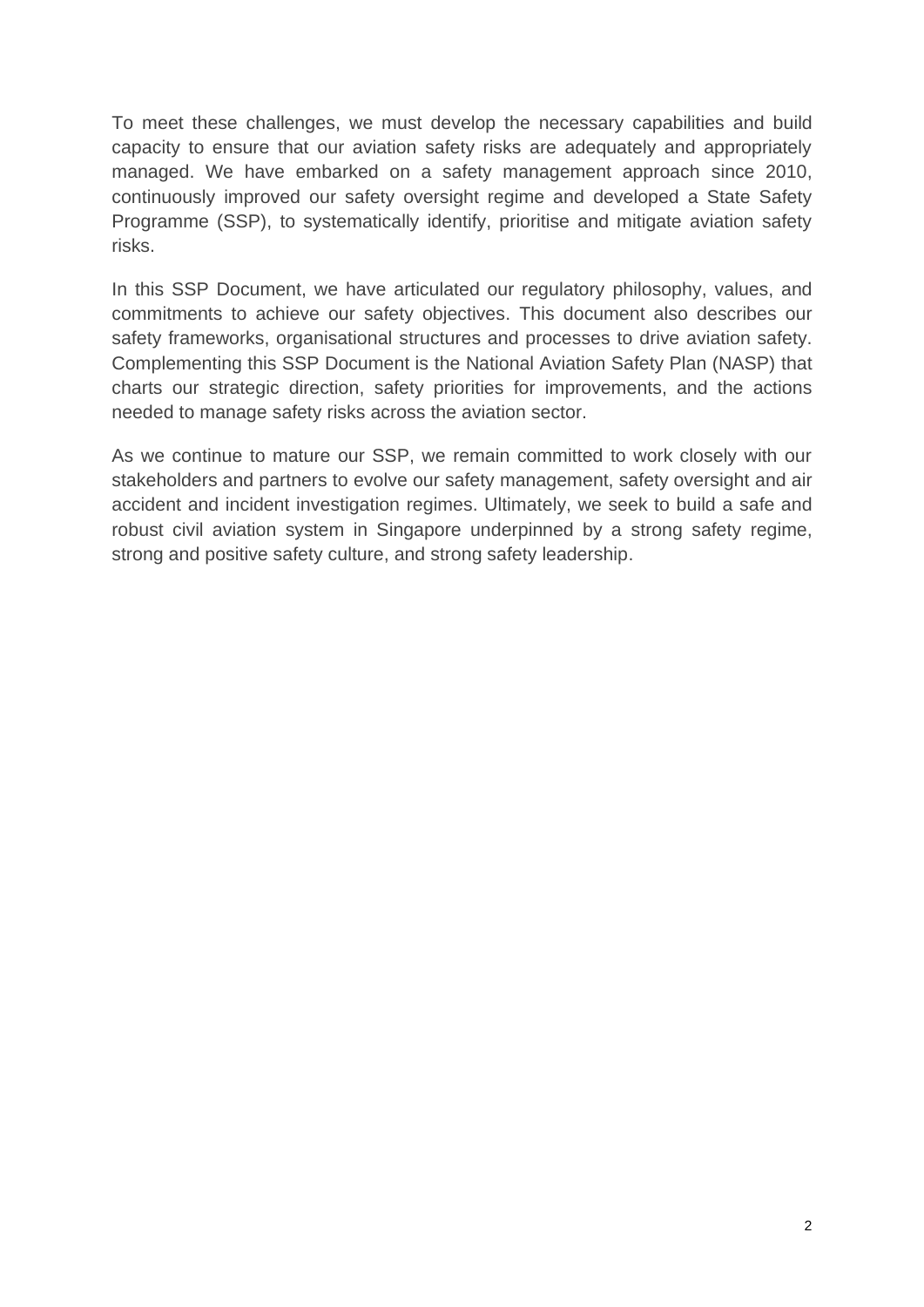# <span id="page-6-0"></span>**1. Safety Policy and Objectives**

Singapore strives for high standards in aviation safety. We have effective and robust safety oversight and air accident and incident investigation regimes that meet our international safety obligations under the Chicago Convention. We seek to proactively manage our safety risks. We aim to nurture and foster a positive safety culture within our civil aviation system, where each individual and organisation in the aviation ecosystem takes responsibility to uphold a high standard of safety. We will commit the necessary resources and equip our staff to carry out their functions proficiently. To this end, Singapore has established the following Safety Policy and Safety Objectives as part of its State Safety Programme.

# <span id="page-6-1"></span>*Safety Policy*

Singapore commits, as its Safety Policy, to:

- (a) develop and implement strategies, regulations, systems and processes to enable our civil aviation system to operate and grow in a safe manner;
- (b) set and implement national policies and regulations that are consistent with the Standards, Recommended Practices and Procedures of ICAO;
- (c) ensure sufficient financial, human and corporate support resources for civil aviation including safety management, and accident and incident investigation functions;
- (d) equip staff with the necessary skills and competencies to discharge their responsibilities;
- (e) adopt a risk-based and data-driven approach in the regulation and management of aviation safety, leveraging on safety data and information from different sources to identify and address areas of hazards, risks and safety concerns;
- (f) safeguard the availability of safety data and information by implementing safety information protection policies that are in line with ICAO Standards and Recommended Practices and international best practices;
- (g) actively engage and collaborate with the industry and international partners to address safety matters; and
- (h) promote a positive safety culture supported by a strong reporting and continuous learning culture and an enforcement policy that builds trust within the aviation community.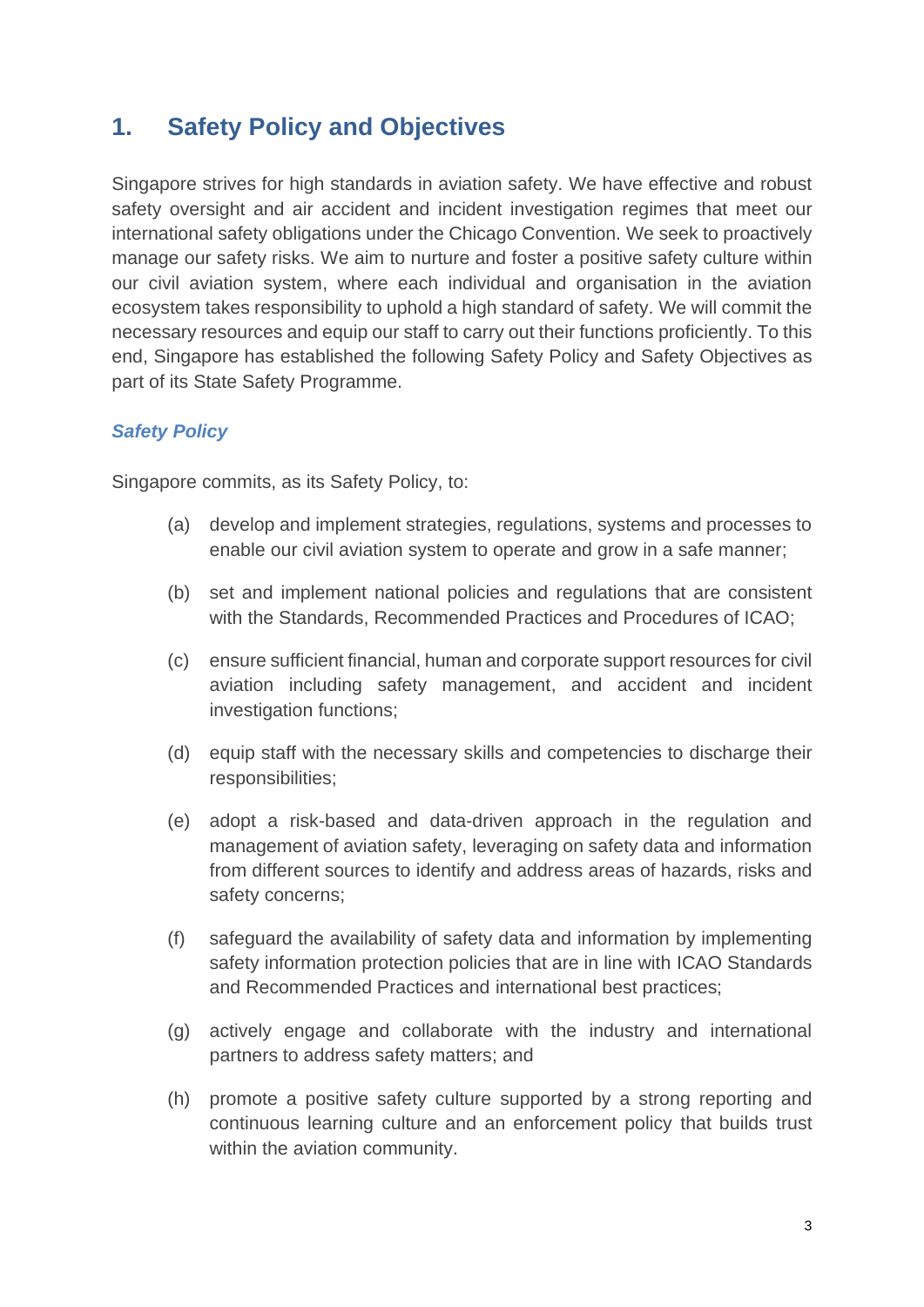#### <span id="page-7-0"></span>*Safety Objectives*

Singapore aims to achieve the following Safety Objectives:

- (a) Enhance the level of safety of Singapore's aviation operations, and in particular, to maintain zero fatal accidents involving entities under its safety oversight;
- (b) Ensure that Singapore's aviation safety oversight, and investigative regimes are effective, robust, aligned with ICAO Standards and Recommended Practices and keep pace with industry developments;
- (c) Ensure that hazards in Singapore's aviation operating environment are proactively identified, and related risks assessed and mitigated to as low as reasonably practicable;
- (d) Foster a positive safety culture and strengthen cooperation among industry stakeholders; and
- (e) Pursue and advocate for the enhancement of aviation safety regionally and globally.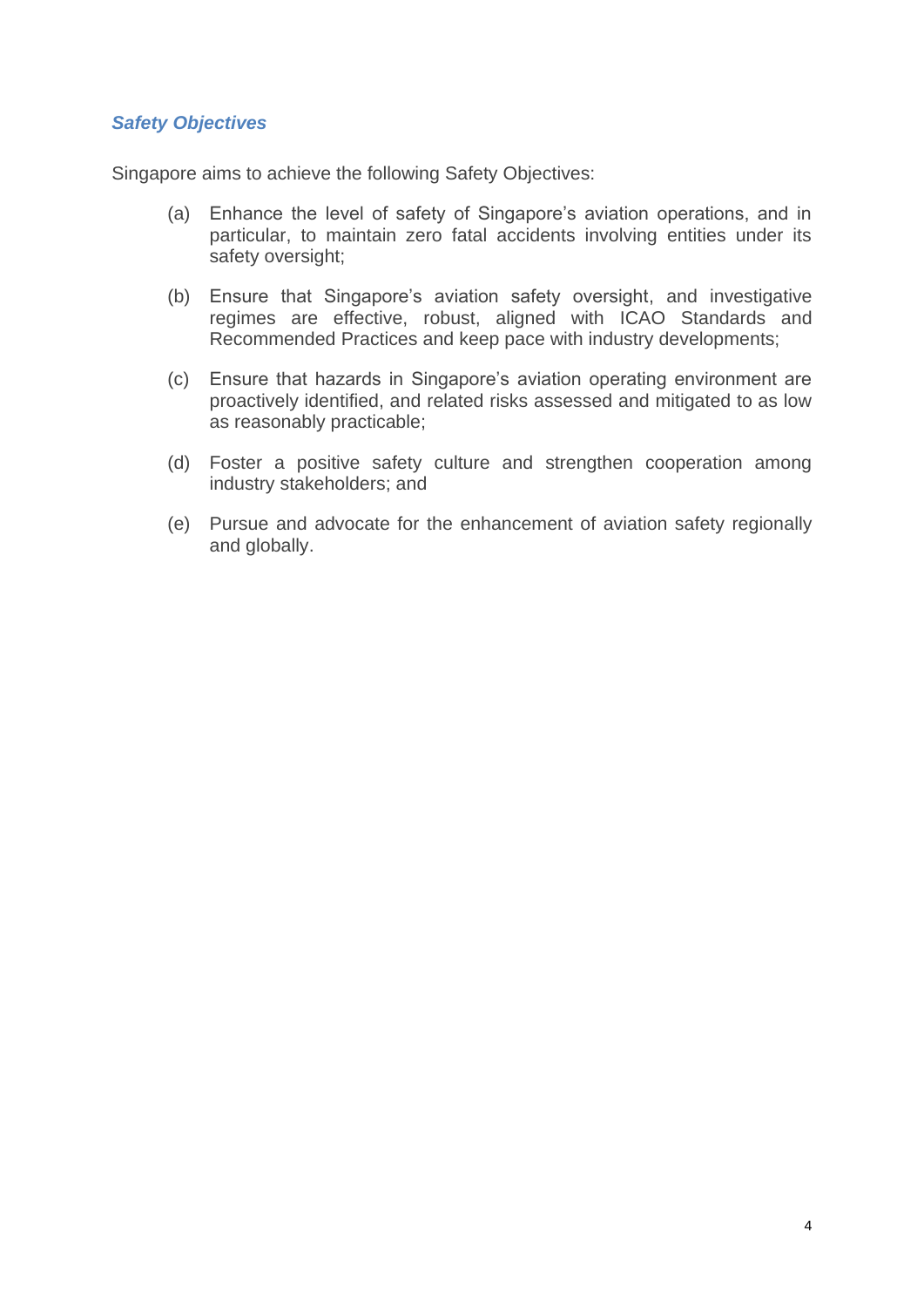# <span id="page-8-0"></span>**2. State Safety Legislative Framework**

Singapore has developed and implemented the appropriate national policies and regulations that are consistent with the Standards and Recommended Practices, and Procedures of ICAO. To this end, our legislation and regulations implement national safety policies, and appropriate regulatory processes to support the implementation of these national policies.

# <span id="page-8-1"></span>*Legislation*

Singapore has a national aviation safety legislative framework supported by the necessary aviation regulations to implement the Chicago Convention and its Annexes. The following legislation have been enacted:

#### *Air Navigation Act*

The Air Navigation Act (ANA), originally enacted in 1966, is an Act of Parliament and provides for the implementation of the Chicago Convention and its Annexes. The ANA provides for the regulation of aviation safety, including the various actions that CAAS may take in the event of non-compliance with legislation and regulations or when it is assessed that there are potential safety risks to the civil aviation system and other areas pertaining to civil aviation.

# *Civil Aviation Authority of Singapore (CAAS) Act*

CAAS is a statutory body established on 1 September 1984 by an Act of Parliament, i.e. the CAAS Act. CAAS was reconstituted under a new CAAS Act, which came into force on 1 July 2009, arising from the restructuring of CAAS and the corporatisation of the airport undertaking. The CAAS Act empowers CAAS to regulate safety and exercise regulatory oversight over civil aviation operations in Singapore and the operation of Singapore aircraft outside Singapore.

# *Air Navigation Order*

The Air Navigation Order (ANO) is subsidiary legislation made under section 8 of the ANA and prescribes, among other things, the safety standards and recommended practices as contained in the various Annexes to the Chicago Convention. The ANO also provides the legal basis for the issuance of Technical Requirements, which are mandatory requirements for various aviation activities. The ANO is promulgated by CAAS with the approval of the Minister for Transport.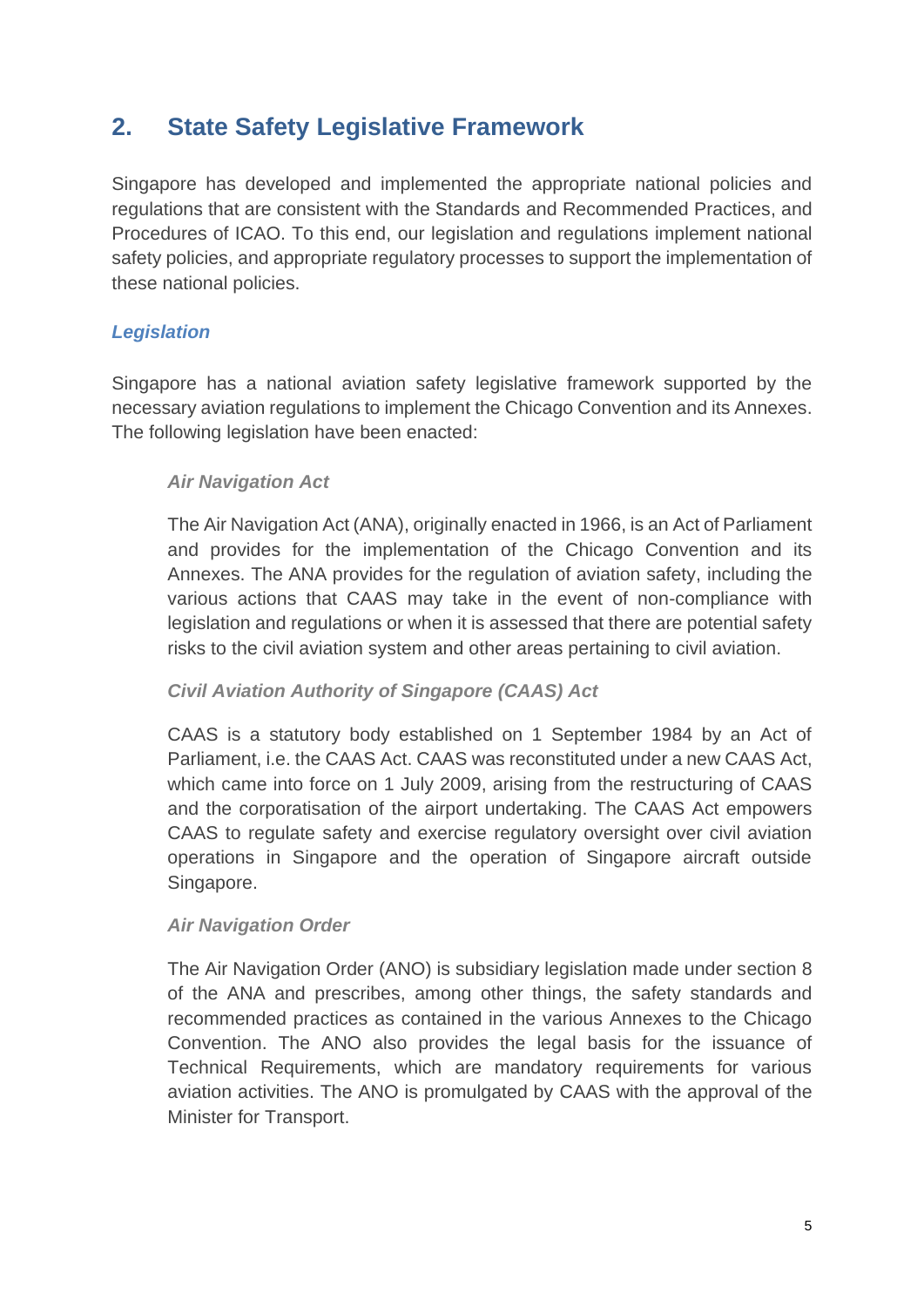# *Air Navigation Regulations*

The Air Navigation Regulations (ANR) is subsidiary legislation made under section 9 of the ANA and encapsulates Singapore's modernised aviation safety regulatory framework that better supports industry development. Singapore promulgated its first set of ANRs on aircraft operations in 2018, and is progressively developing other ANRs to eventually replace the Technical Requirements (other than those issued under Ministerial Directions). The ANRs are promulgated by CAAS with the approval of the Minister for Transport.

# *Air Navigation (Investigation of Accidents and Incidents) Order*

The Air Navigation (Investigation of Accidents and Incidents) Order (AN(IAI)O) is subsidiary legislation made under section 60 of the ANA which prescribes the processes and procedures of an investigation of aircraft accidents and incidents in accordance with Annex 13 to the Chicago Convention, including the issuance of investigation reports and safety recommendations. The AN(IAI)O is promulgated by the Minister for Transport.

#### <span id="page-9-0"></span>*Ministerial Directions*

CAAS carries out both regulatory and service provider functions (in the areas of air navigation services and training in air traffic control). To ensure clear functional separation in these areas, the Minister for Transport has given directions to CAAS as to the discharge of CAAS' regulatory and service provider functions. CAAS is required to give effect to the Ministerial Directions.

# <span id="page-9-1"></span>*Technical Requirements*

The ANO provides for the issuance of operating requirements (also known as Technical Requirements) by CAAS. Technical Requirements contain detailed mandatory requirements for compliance with the aviation safety standards found in the Annexes to the Chicago Convention, and have been issued for areas such as airworthiness of aircraft, aerodrome operations, air navigation services provision and training, and personnel licensing and training. The list of Technical Requirements can be found in **Appendix A**.

#### <span id="page-9-2"></span>*Guidance Material*

Guidance material provide detailed information on topics such as the policies and regulations issued by CAAS, guidelines for regulatory processes and administrative instructions. Where appropriate, guidance material also provide service providers with the acceptable means of compliance (AMC) with the ANO, ANRs and the Technical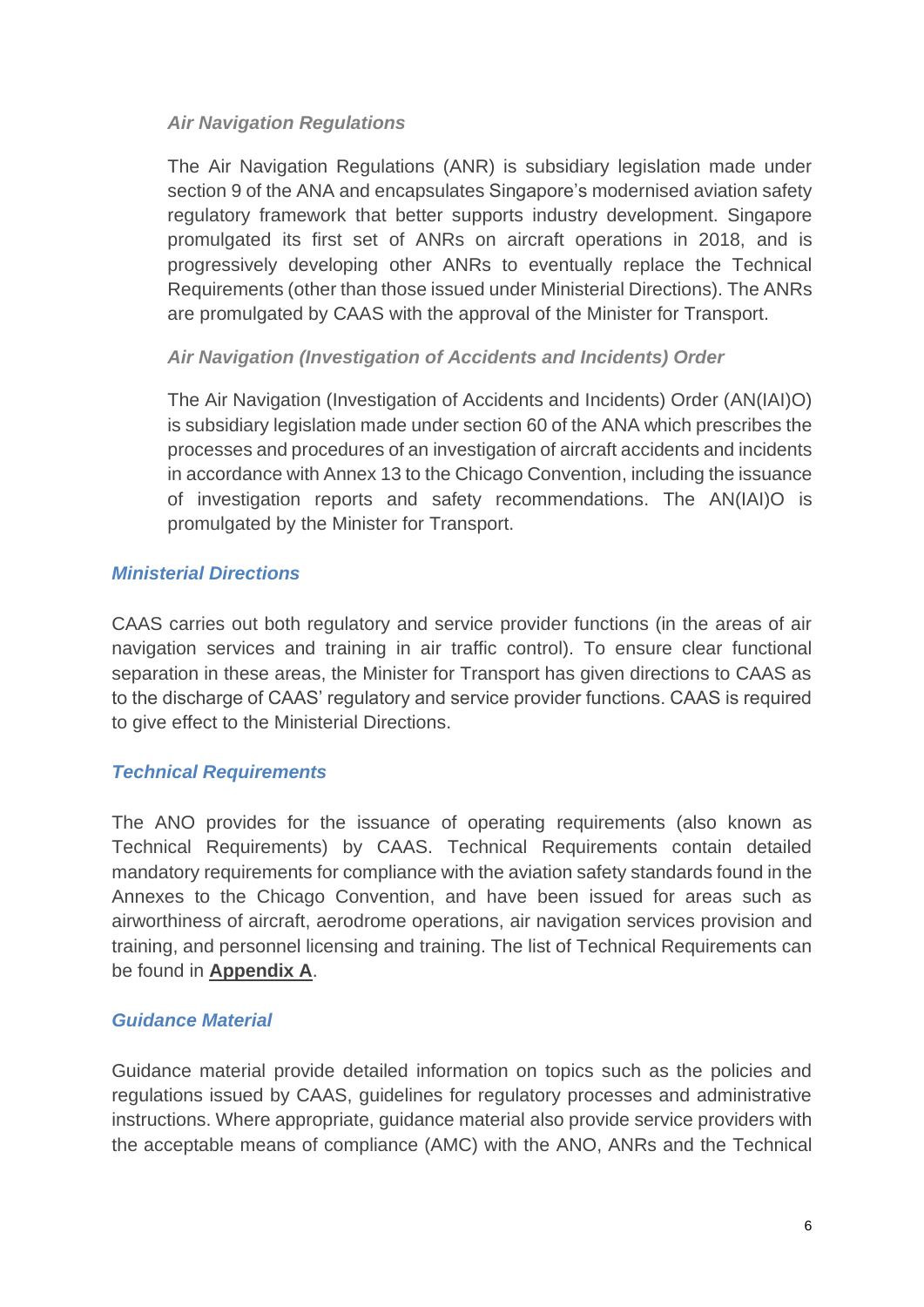Requirements. CAAS may also accept alternative means of compliance, if they can adequately meet the equivalent level of safety required by the regulations.

# <span id="page-10-0"></span>*Review of Legislation & Regulations*

Singapore regularly reviews its aviation safety policies, legislation, regulations, guidance material and procedures, to ensure that they remain effective, relevant, and in compliance with ICAO Standards and Recommended Practices.

The CAAS Rule Development Committee (RDC) oversees the development and review of policies and rules as well as the rule development process. The rule development process may be triggered as a follow up to the introduction of new or amended ICAO Standards and Recommended Practices, changes to policies, industry feedback and new aviation developments. The RDC reviews the proposed rules and ensures that the rulemaking process, including industry consultation, is adhered to.

#### <span id="page-10-1"></span>*Compliance with Legislation & Regulations*

Compliance with Singapore's aviation safety legislation and regulations by organisations and persons is crucial to effective safety management. Through regular reviews and consultations with the industry, CAAS keeps its safety regulations up to date and relevant.

In the event of non-compliance, CAAS' primary focus, as articulated in its enforcement policy, is to address the root cause of the non-compliance, and bring the individual or organisation back to compliance. Where necessary, CAAS will take immediate safety actions to address any imminent safety risk.

CAAS, guided by Singapore's Safety Policy, is committed to fostering a positive safety culture in the aviation community. CAAS strives to create an environment of openness, fairness and trust in which organisations and individuals are encouraged to report or share safety-related information, including their own errors. Accountability is important to ensure integrity of the system, and unacceptable behaviours such as gross negligence and intentional and wilful acts to flout our rules, are not tolerated.

When considering whether enforcement action should be taken, CAAS takes into account: (a) type, counts and duration of contravention; (b) circumstances of the contravention; (c) adverse effect on aviation safety; (d) aggravating and mitigating considerations; (e) potential efficacy of proposed actions; (f) totality and parity principles. Where warranted, CAAS may take enforcement action, ranging from administrative action to prosecution, on the holder of its certificates, licences or approvals.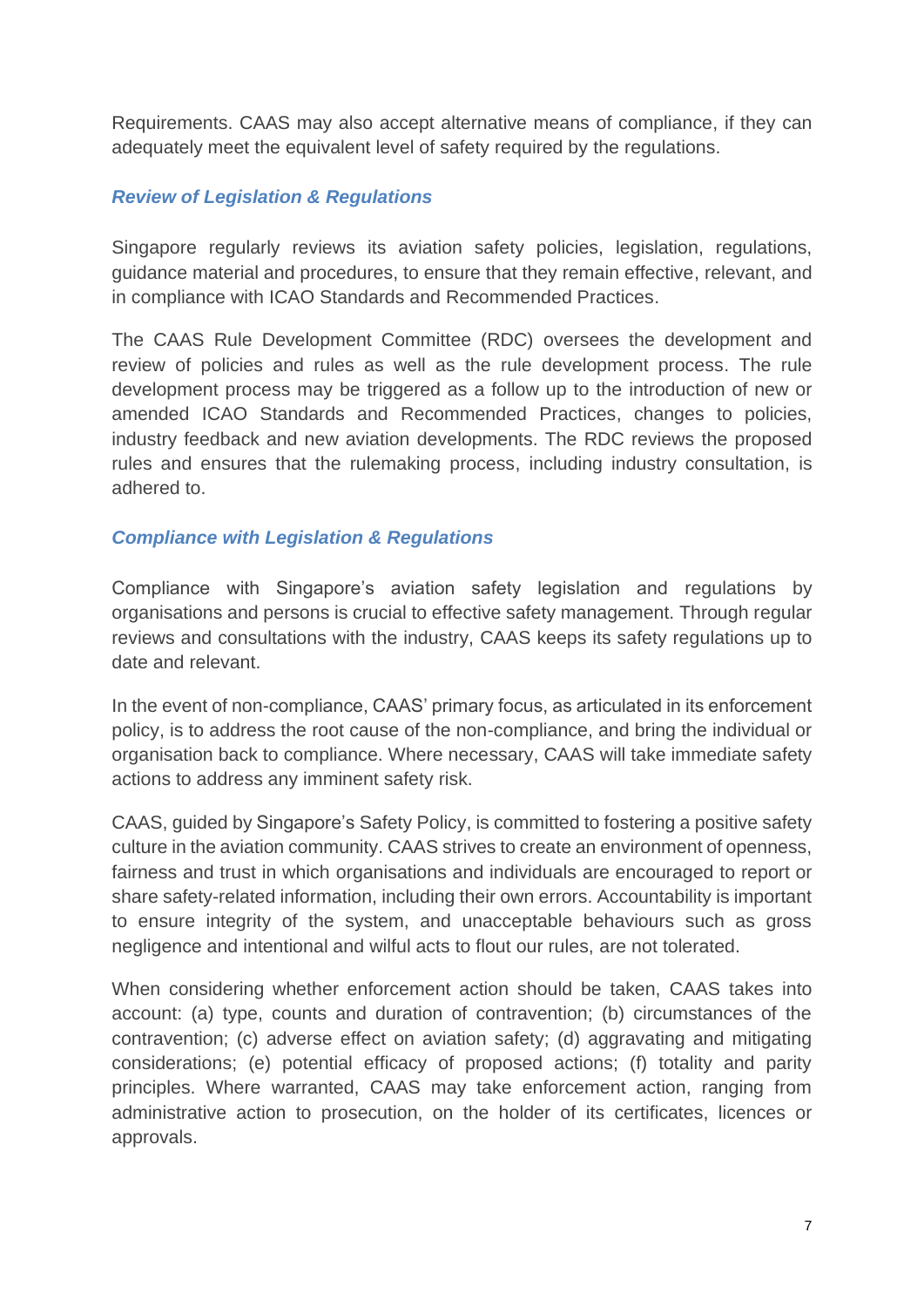#### <span id="page-11-0"></span>*Policies and Procedures*

CAAS has put in place internal policies and procedures on safety oversight, safety management and other areas. They cover functional areas such as rule development, grant of licences/certificates/approvals, delegation of powers to inspectors and enforcement personnel, surveillance, investigation and enforcement. They also provide guidance on governance matters such as personal conduct, training and capability building matters as well as administrative matters such as the management of State Letters issued by ICAO. TSIB similarly has policies and procedures for the investigation of aircraft accidents and incidents. They include notification of occurrences, powers of investigators, issuance of safety recommendations, and publications of reports.

CAAS and TSIB have established mutually agreed policies and procedures to coordinate their work and resources, and to strengthen the interfaces between the two agencies, with a view to ensuring clarity of roles in the implementation of the SSP.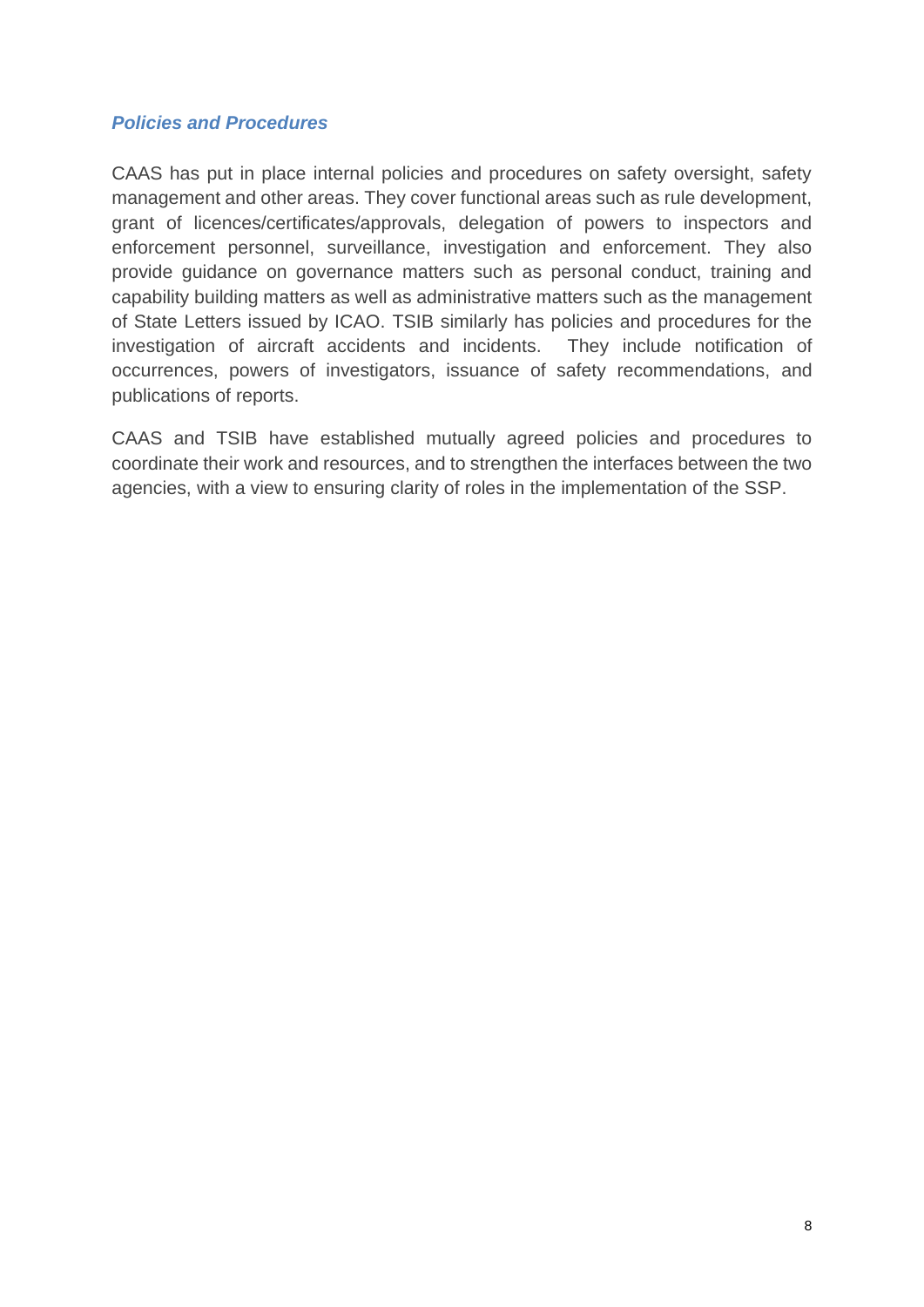# <span id="page-12-0"></span>**3. State Safety Agencies and Resources**

Several government agencies viz. Ministry of Transport (MOT), CAAS and TSIB, are established, appropriately staffed and funded to carry out their respective functions to ensure aviation safety.

# <span id="page-12-1"></span>*Civil Aviation Authority of Singapore*

The Civil Aviation Authority of Singapore (CAAS) is a statutory body under the MOT and its responsibilities are defined in the CAAS Act. The CAAS Act provides for the appointment of the CAAS Chairman and Authority members. The CAAS regulates and promotes safety and security in civil aviation, and facilitates the development of civil aviation capabilities, skills and services in Singapore.

The functions and duties of CAAS which are set out in section 7 of the CAAS Act, include the following:

- (a) regulate safety and promote safety and security in civil aviation and exercise safety regulatory oversight over civil aviation operations in Singapore and the operation of Singapore aircraft outside Singapore;
- (b) exercise licensing and regulatory functions in respect of the operation of airports and the provision of airport services and facilities in Singapore;
- (c) provide air navigation services within the Singapore Flight Information Region and such other areas as the Minister for Transport may authorise;
- (d) provide or coordinate search and rescue services to aircraft in distress within the Singapore Search and Rescue Region;
- (e) to cooperate with Transport Safety Investigation Bureau (TSIB) in relation to investigations under Part 2A of the Air Navigation Act 1966;
- (f) act internationally as the national authority representing Singapore on civil aviation matters;
- (g) encourage, promote, facilitate and assist in the development and improvement of civil aviation capabilities, skills and services in Singapore;
- (h) discharge or facilitate the discharge of the international obligations of the Singapore Government as a Contracting State of the Chicago Convention or otherwise in respect of civil aviation;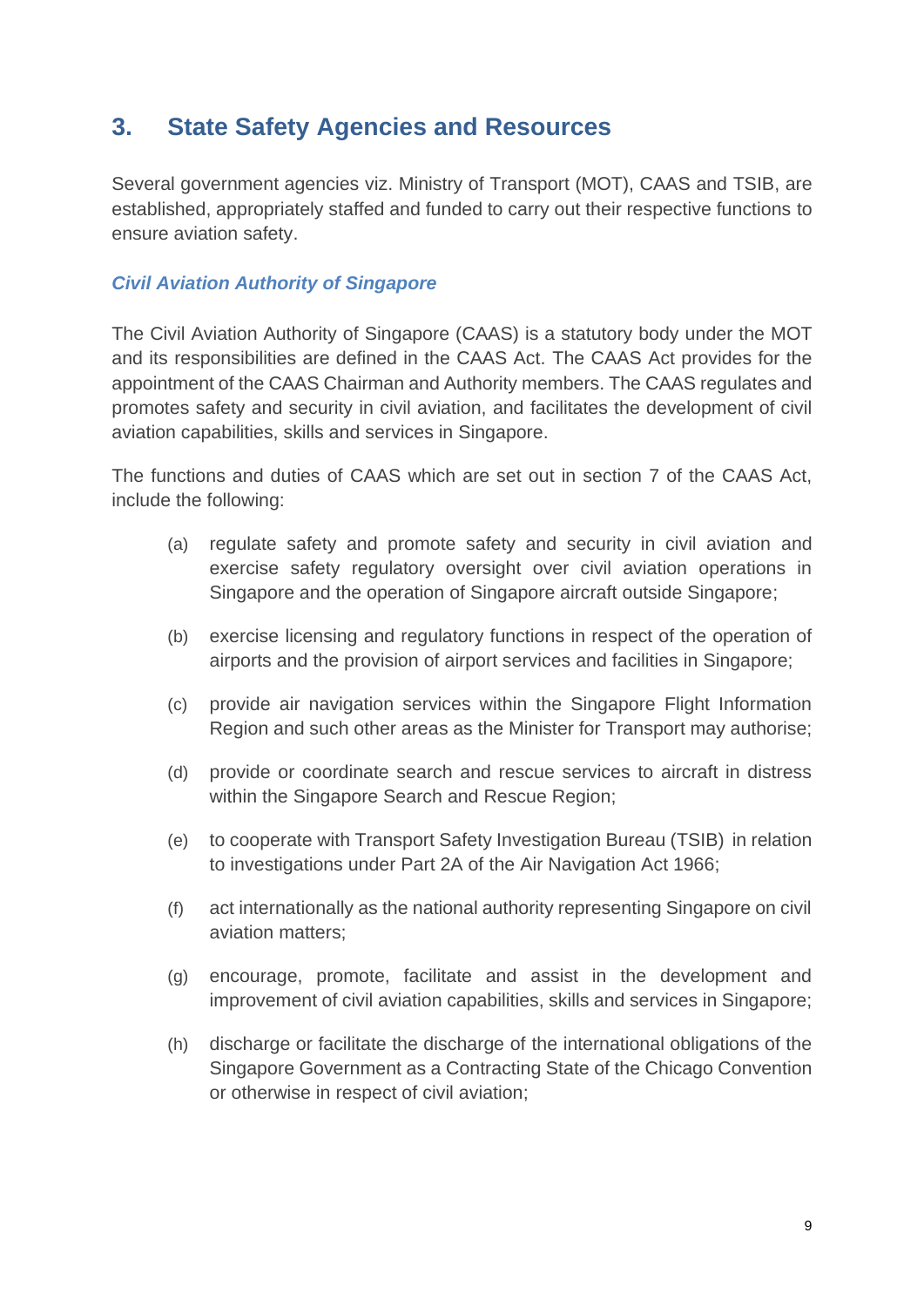- (i) collaborate or enter into agreements and arrangements with organisations in respect of any matter relating to civil aviation matter and any other matter as CAAS thinks expedient;
- (j) foster appropriate education and provide training and training facilities in respect of any matter relating to civil aviation;
- (k) advise the Singapore Government on all matters relating to civil aviation;
- (l) promote understanding of civil aviation policies and programmes; and
- (m) carry out such other functions and duties as are conferred or imposed by the CAAS Act or any other written law.

The Minister for Transport has designated CAAS, through a letter dated 21 March 2017, as the organisation responsible for the administration and coordination of the implementation, operation and maintenance of Singapore State Safety Programme, with the Director-General of Civil Aviation (DGCA), as the office-holder accountable for discharging this responsibility.

#### *Safety Regulation Group (SRG)*

The Safety Regulation Group (SRG) of CAAS, is the main group responsible for CAAS' performance of its safety regulatory oversight responsibilities which include development and review of aviation safety policies, licensing and certification of individuals and organisations in the aviation system, safety surveillance and enforcement, and safety promotion. More details of the SRG can be found in **Appendix B**.

# *Unmanned Systems Group (USG)*

The Unmanned Systems Group (USG) of CAAS is responsible for the safety oversight of unmanned aircraft systems (UAS) and operations in Singapore. The USG formulates policies and regulatory framework to regulate UAS, conducts surveillance and enforcement over UAS activities in Singapore; and communicates regularly to the industry and the public on UAS matters.

#### *Air Navigation Services Airspace Policy Division (ASP)*

The Air Navigation Services Airspace Policy (ASP) Division is responsible for the development and the implementation and review of national and international airspace policies. Its responsibilities include safeguarding aircraft operations against hazards posed to safety of air navigation and ensuring the safety and optimal operation of aerial activities in Singapore.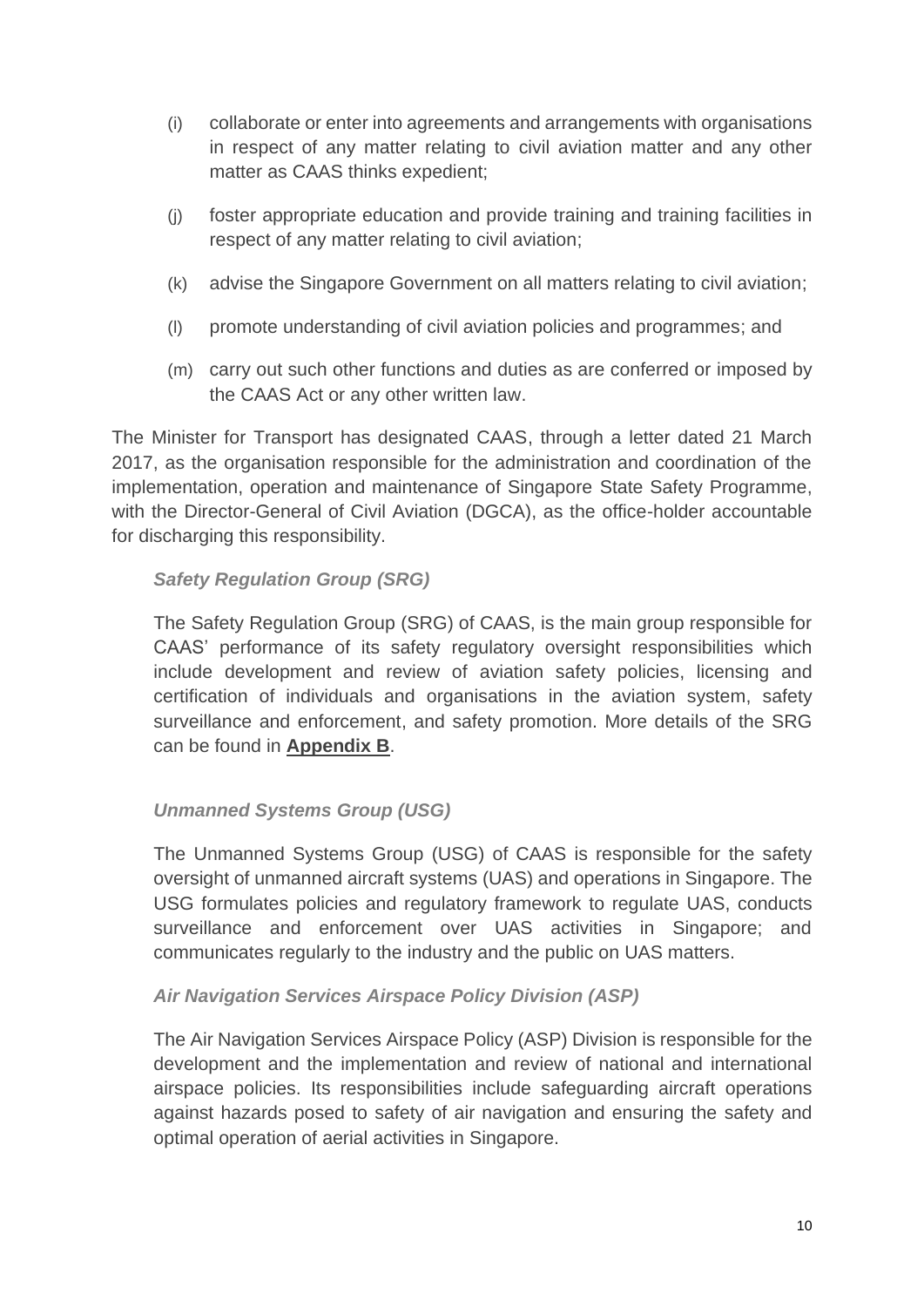# <span id="page-14-0"></span>*Transport Safety Investigation Bureau*

The Transport Safety Investigation Bureau (TSIB) a division of the MOT, is the investigation authority for air, marine and rail accidents and incidents in Singapore. Its mission is to promote transport safety through the conduct of independent investigations into air, marine and rail accidents and incidents. It conducts air safety investigations in accordance with Part 2A of the ANA, the Air Navigation (Investigation of Accidents and Incidents) Order 2003 and Annex 13 to the Chicago Convention.

The sole objective of TSIB's investigations is the prevention of aviation accidents and incidents. It is not the purpose of the investigations to apportion blame or liability.

TSIB's functions pertaining to aircraft accidents and incidents, which are set out in Part 2A of the ANA, include the following:

- (a) carry out investigation into any accidents or serious incidents that have occurred in Singapore;
- (b) carry out investigation into any accidents or serious incidents outside Singapore, that involve a Singapore registered aircraft or an aircraft operated by a Singapore operator, if the investigation has been delegated to Singapore, or the occurrence is in a non-Contracting State with no intention of carrying out the investigation;
- (c) carry out investigation into incidents from which air safety lessons may be derived;
- (d) make public all final reports of investigations carried out by TSIB; and
- (e) carry out any other function / duty imposed by the ANA or any other written law.

# <span id="page-14-1"></span>*Ministry of Transport*

The Ministry of Transport (MOT) is the parent ministry of CAAS and TSIB. MOT's mission is to strengthen Singapore's transportation connectivity and develop the transport sector's potential to advance the economic competitiveness and quality of life in Singapore. Among other responsibilities, the Minister for Transport has been charged under the Constitution of the Republic of Singapore with the responsibility for civil aviation in Singapore.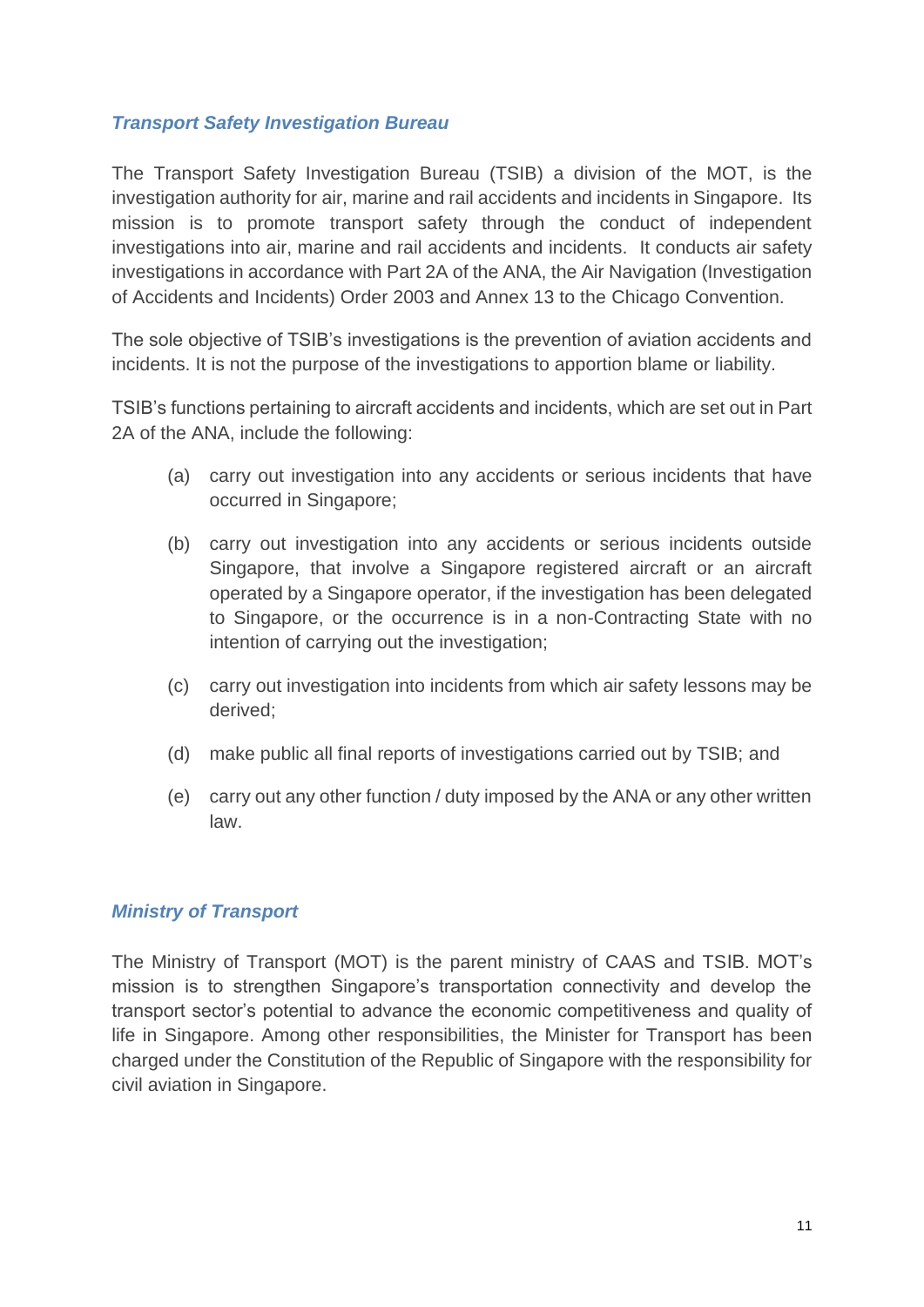#### <span id="page-15-0"></span>*National Aviation Safety Committee*

The National Aviation Safety Committee (NASC) is a national-level committee established to oversee and coordinate the implementation of the SSP. Chaired by the DGCA, the NASC comprises representatives from MOT, TSIB and relevant Groups/Divisions within CAAS involved in safety regulation. The Republic of Singapore Air Force (RSAF) participates in the NASC as an observer. The RSAF coordinates with CAAS in airspace planning and use.

The NASC reviews the safety performance and sets strategic directions for safety enhancements. It approves key changes to the SSP such as the safety policy and objectives, State-level safety risks and safety performance indicators.

Chaired by the Senior Director (SRG), the SSP Working Committee (SWC) comprises representatives from TSIB and CAAS Groups/Divisions (SRG, USG, and ASP). The SWC supports the NASC and oversees all SSP activities to ensure their effectiveness and alignment to national legislation and regulations. The SWC regularly reviews the implementation of SSP-related initiatives with its stakeholders.



Operating structure of the NASC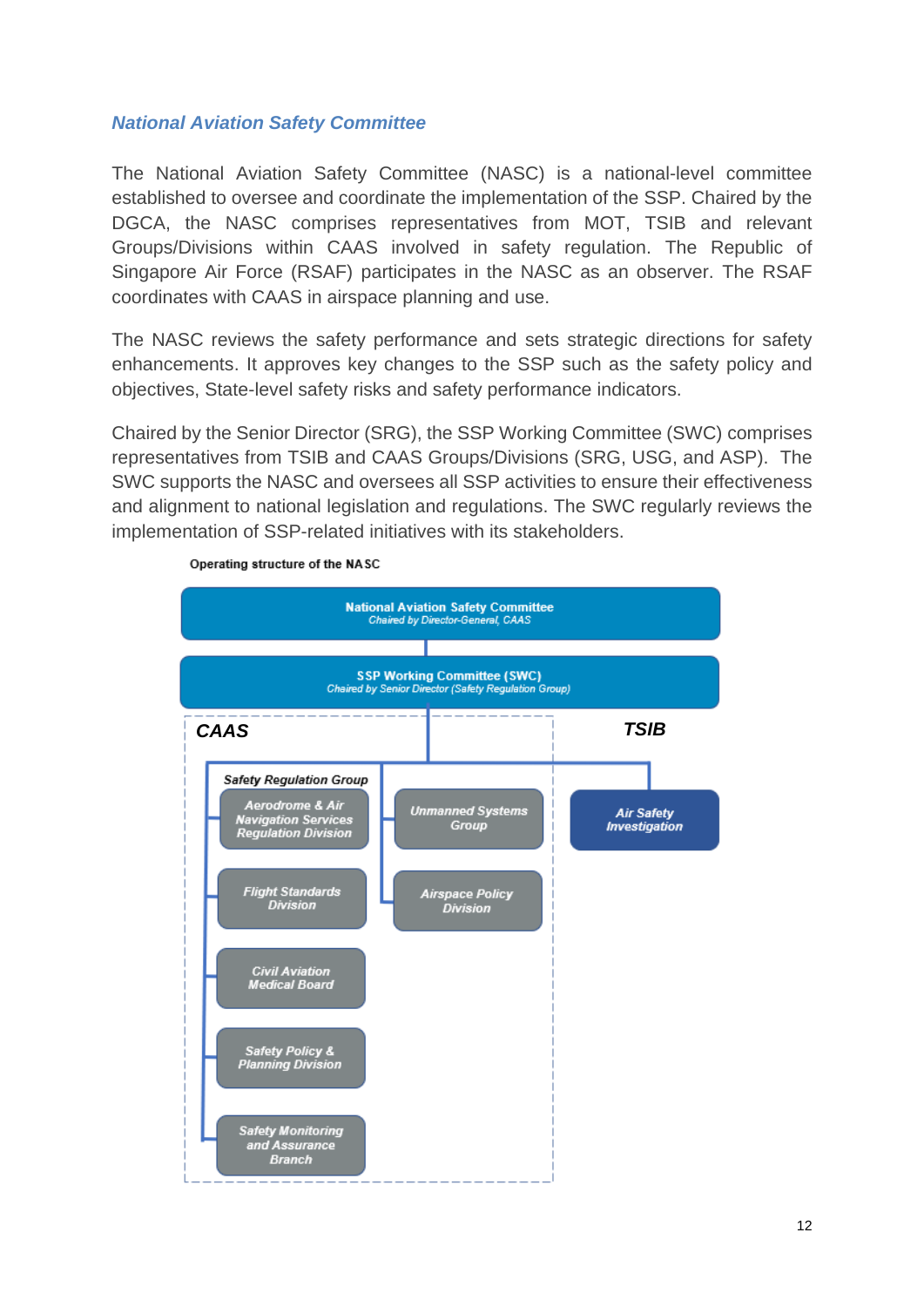#### *Coordination between CAAS and TSIB*

CAAS and TSIB have signed a Memorandum of Understanding (MoU) for the coordination and collaboration in support of the SSP. Under the MoU, the two agencies have established joint procedures and areas of collaboration as follows:

#### Classification of occurrences

CAAS and TSIB ensure consistency in the classification of occurrences involving air operators, aircraft, the aerodrome operator and the air navigation service provider.

#### Sharing of safety information

CAAS and TSIB may exchange and share information to support proactive safety management at the State-level, with a view to improving aviation safety. Safety information that may be shared includes de-identified information from voluntary reporting system *Tell Sarah,* hazards that are contained in the State Hazard Register, and hazards identified during accident and incident investigations.

#### Issuance of safety recommendations

TSIB may issue, for CAAS' action, safety recommendations to CAAS. TSIB will also forward safety recommendations issued to CAAS by foreign investigation authorities for CAAS' actions. In addition, TSIB will inform CAAS of any safety recommendations issued to the Singapore aviation industry. Such additional information may be used to support CAAS' conduct of safety oversight.

#### Technical support for investigation

TSIB may request CAAS to nominate a suitable advisor with required expertise to assist in an TSIB investigation carried out in accordance with the AN(IAI)O when there is no conflict of interest to do so.

#### <span id="page-16-0"></span>*Human Resources*

CAAS and TSIB are adequately staffed to carry out their functions. CAAS has over 120 staff responsible for safety oversight and safety management activities. TSIB employs 10 full-time air safety investigators and has access to other relevant technical experts when needed.

CAAS and TSIB ensure that their respective staff are equipped with the necessary skills and competencies. Both have institutionalised training frameworks to build technical and functional competencies among their staff at basic and advanced levels, covering various aviation domains.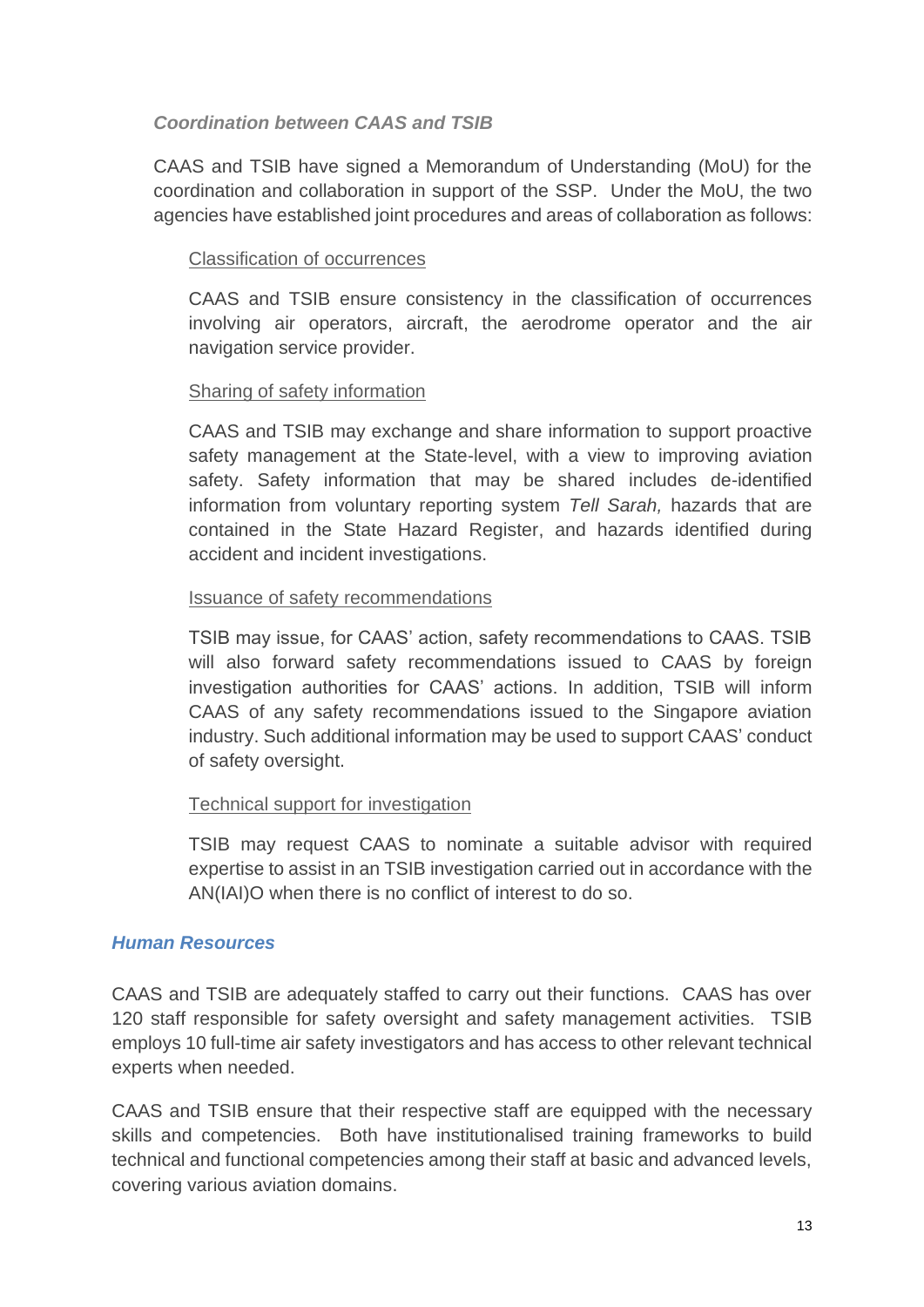CAAS and TSIB officers undergo training at different phases (such as during the early stage of induction when they first join the respective organisations), and specific and recurrent functional and on-the-job-training. CAAS' training framework equips relevant CAAS officers with the necessary knowledge, skills and experience to carry out their safety regulation duties effectively. The TSIB air safety investigators are also put through practical training, investigation exercises, and equipped with foundational SMS and SSP knowledge. These SMS and SSP training help investigators to investigate into the safety management related aspects of an occurrence. Training is conducted mainly at the Singapore Aviation Academy (SAA), which is the training arm of CAAS. Officers are also sent for specific training overseas when required

# <span id="page-17-0"></span>*Financial Resources*

CAAS and TSIB have the necessary financial resources to carry out their functions. Adequate financial resource allocation is part of our commitments as contained in our Safety Policy.

CAAS, as a statutory body, is self-funded from its revenue streams. CAAS' audited annual statements are contained in CAAS' Annual Reports. TSIB is funded through the MOT's budget which is approved annually as part of the Singapore Government Budget.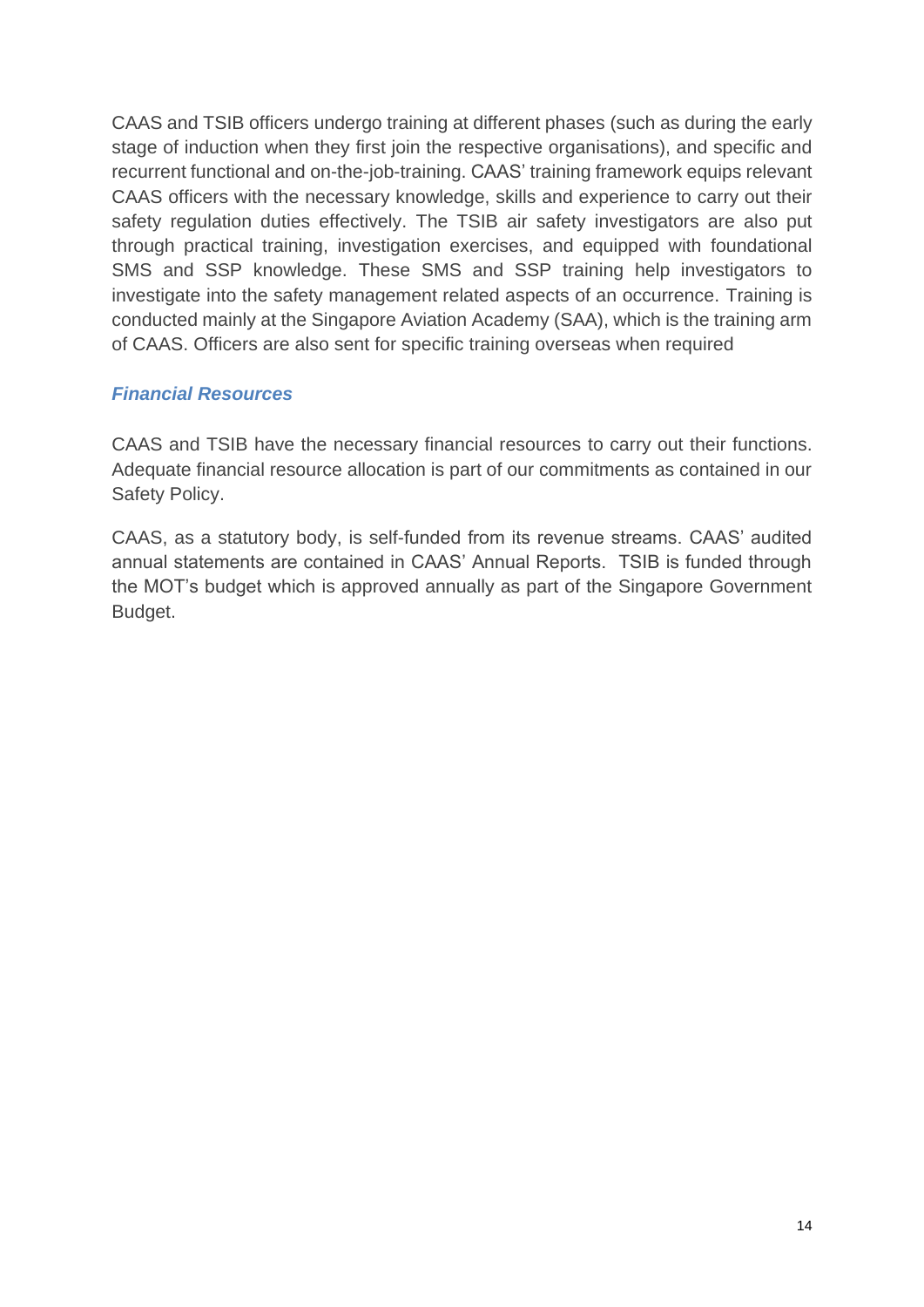# <span id="page-18-0"></span>**4. State Safety Risk Management**

Singapore takes a systematic approach towards managing safety risks in our operating environment. Over the years, CAAS has established and are continually enhancing its mechanisms to identify, assess and mitigate safety risks. A State Safety Risk Management framework has been put in place to integrate all safety risk management activities at the State level.

# <span id="page-18-1"></span>*State Safety Risk Management Framework*

The State Safety Risk Management Framework includes the following: -

- (a) Determination of State-level risks;
- (b) Safety performance monitoring (SPM);
- (c) Hazard identification and risk assessment (HIRA);
- (d) Development of safety plans and actions;
- (e) Safety data collection and processing systems (SDCPS).

#### **State safety risk management framework**

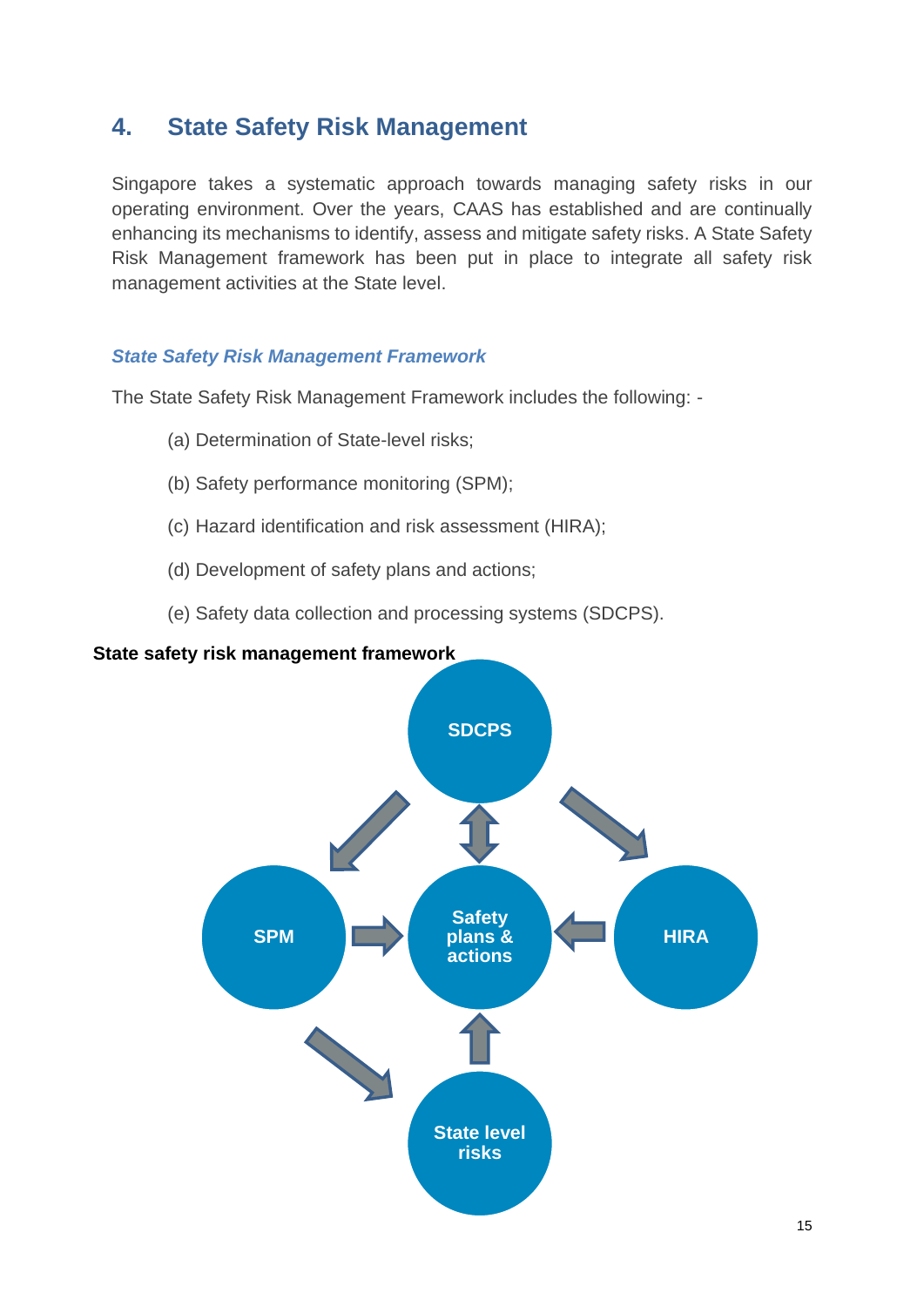#### <span id="page-19-0"></span>*Determination of State-level risks*

In Singapore's context, a State-level risk is one that may result in significant detrimental consequences to the aviation system if not sufficiently mitigated. In its determination of State-level risks, Singapore takes into account:

- (a) global and regional benchmarking, including from the ICAO Global Aviation Safety Plan and the Asia Pacific Regional Aviation Safety Plan;
- (b) global or regional developments;
- (c) international organisations' aviation safety research and studies;
- (d) safety performance, data and trends, including data from safety reporting systems and surveillance activities;
- (e) outcomes of investigations into safety occurrences;
- (f) hazard identification and risk mitigation activities;
- (g) service providers' safety data and analysis.

#### <span id="page-19-1"></span>*Safety Performance Monitoring*

Singapore monitors and tracks the safety performance of its aviation activities through a set of safety performance indicators (SPI). The SPIs are reviewed regularly, and revised as necessary, to ensure their relevance to the current operating environment and to the State safety objectives. The SPIs are also used to assess whether the risk controls are effective in addressing the safety risks identified. A mix of leading and lagging safety indicators have been chosen so as to provide a balanced view of our safety performance.

Singapore determines the SPIs to be monitored through an iterative process based on the following considerations:

- (a) applicability to the operations in Singapore and the operations of entities approved by CAAS outside of Singapore,
- (b) relevance to State safety objectives;
- (c) relevance to identified State-level risks;
- (d) availability of data and reliability of its measurements; and
- (e) appropriately specific and quantifiable.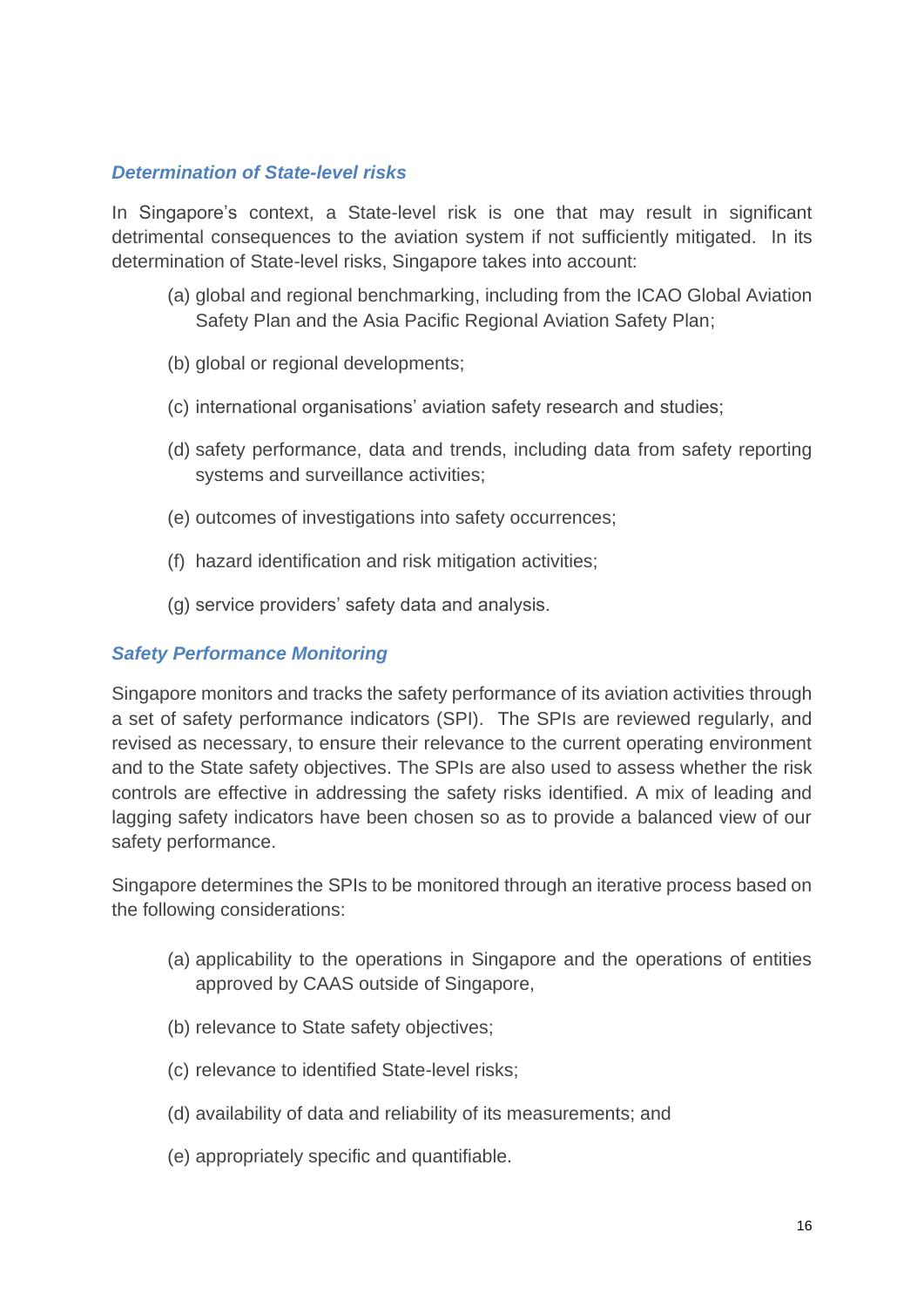Safety targets are set where necessary to maintain safety performance, or to drive improvements in safety performance. Safety triggers to alert of adverse safety trends are also set. In setting safety performance targets, CAAS takes into consideration factors such as the prevailing level of safety risks, the historical performance of the SPI (where data is available), and benchmarking. The setting of a safety trigger is based on a methodology that takes into account the standard deviation from the monthly moving average over a monitoring period.

The NASC approves and periodically reviews these indicators. The SWC monitors the performance of these indicators via a Safety Performance Dashboard and initiates appropriate interventions. Safety performance is also reported to the NASC. Supporting these safety indicators are safety data and information that are collected through the various safety data collection and processing systems.

#### <span id="page-20-0"></span>*Hazard Identification and Risk Assessment*

CAAS has a hazard identification and risk assessment framework to facilitate a more systematic analysis and management of the hazards and safety risks within Singapore's aviation environment. This framework includes:

- (a) identification of hazards;
- (b) recording of the hazards in the State Hazard Register;
- (c) analysis of the potential consequence(s) of these hazards;
- (d) determination of the existing defences to prevent or mitigate the consequence(s) contributed by the hazards;
- (e) assessment of new defences to prevent or mitigate the consequence(s) contributed by the hazards;
- (f) determination of the risks associated with the consequence(s); and
- (g) conduct of a safety risk management (SRM) exercise where required.

#### <span id="page-20-1"></span>*Safety Data and Information from Accident, Incident and Safety Investigations*

TSIB's investigations are independent and separate from judicial or administrative proceedings. Through its investigations, TSIB analyses the circumstances leading to the occurrences of accidents and serious incidents, identifies safety issues and makes recommendations to address these safety issues.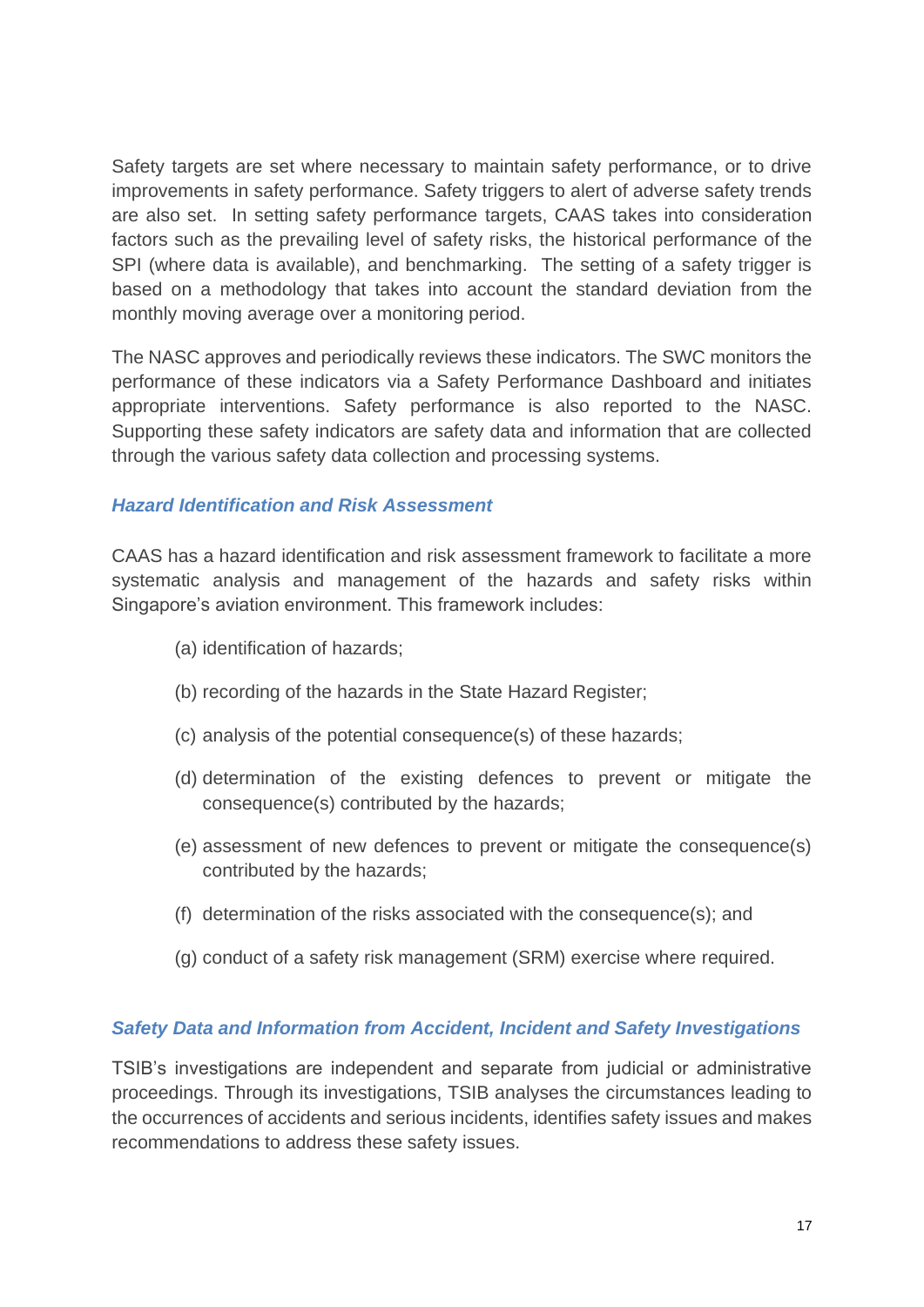CAAS also conducts investigations of occurrences. Such investigations aim to expeditiously determine safety gaps to prevent recurrence, to determine whether enforcement action should be taken where there is a contravention of legislation and regulations, and to identify improvement areas in the safety regulations and oversight processes.

CAAS and service providers may receive safety recommendations from investigation authorities arising from the accident and incident investigations. Where these safety recommendations are adopted and implemented by CAAS or service providers, CAAS monitors the implementation of the safety recommendation(s).

# <span id="page-21-0"></span>*Mandatory Safety Reporting*

The Singapore Aviation Accidents / Incidents Reporting System (SAIRS) provides the platform for persons to make reports to CAAS on safety matters in accordance with section 29 of the ANA. In this regard, the ANO, ANRs and the Technical Requirements specify the mandatory reportable occurrences and events and the processes for reporting. While potential safety deficiencies or hazards are not required to be reported in a mandatory safety report, CAAS encourages the reporting of potential safety deficiencies or hazards that could affect aviation safety through the SAIRS as well.

# <span id="page-21-1"></span>*Voluntary Safety Reporting*

CAAS has appointed a third-party organisation independent of CAAS and TSIB to administer "*Tell Sarah*", Singapore's voluntary reporting system. *Tell Sarah* aims to enhance aviation safety through the collection of voluntary feedback on aviation hazards and safety deficiencies. The sources of voluntarily provided information are protected by the ANA and through de-identification by the third-party organisation.

*Tell Sarah* does not eliminate the requirement for mandatory reporting of aircraft accidents and incidents to CAAS and TSIB under the ANA and other relevant authorities under the existing law.

To better identify safety risks and hazards in aircraft and aerodrome operations, CAAS has entered Memoranda of Understanding with Singapore air operators and the aerodrome operator on the sharing of safety information from their voluntary reporting systems. In line with safety information protection principles, such safety information shared by the service providers is to be used solely for improving aviation safety.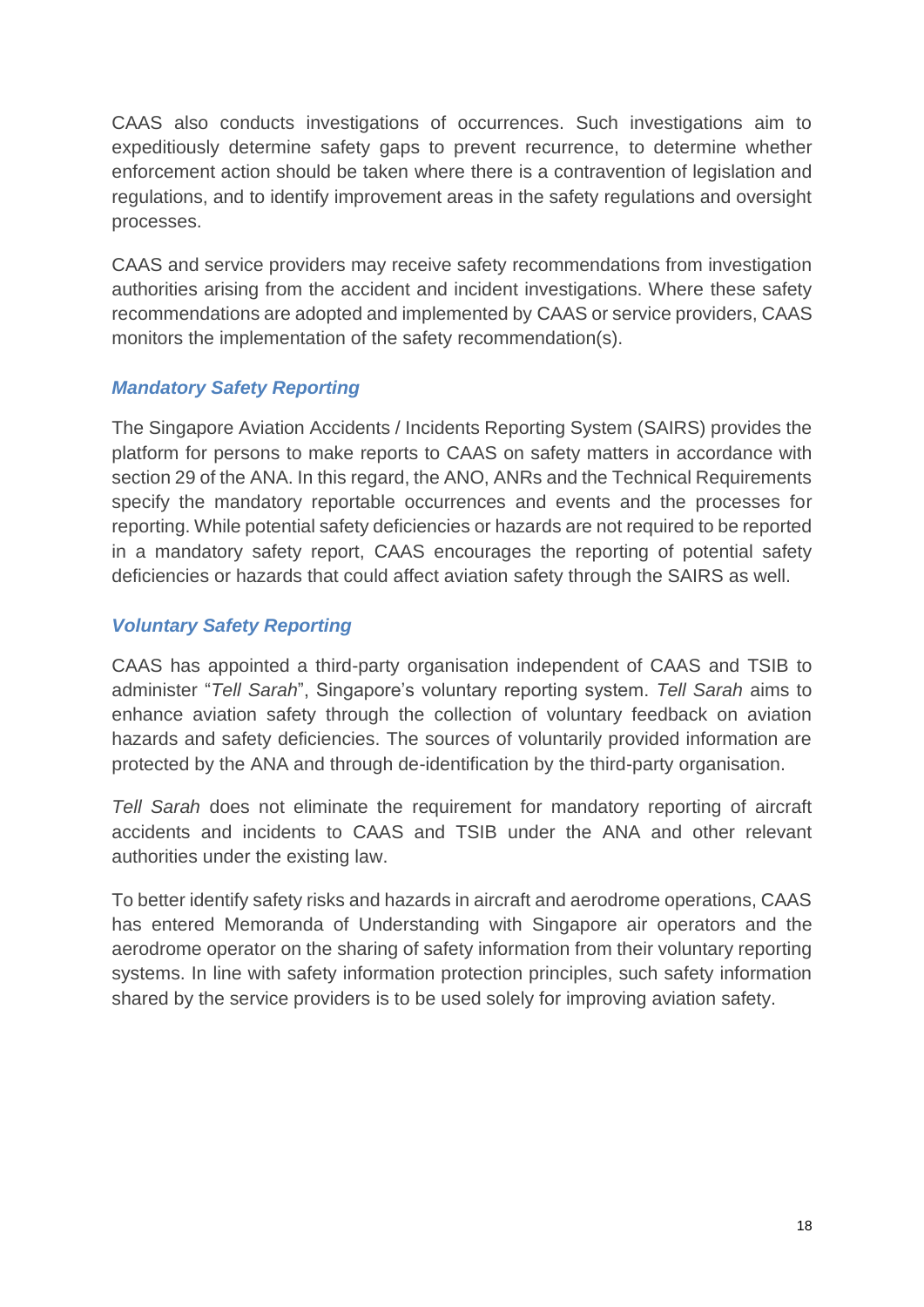#### <span id="page-22-0"></span>*Other sources of Safety Data and Information*

Besides collecting data and information through the SAIRS and *Tell Sarah*, CAAS collects data and information from its surveillance activities, de-identified information provided by TSIB and other sources. CAAS analyses these data and information for the purposes of improving safety. Hazard identification and risk assessment are carried out for significant events and as required for safety risk management.

# <span id="page-22-1"></span>*Protection of Safety Data and Safety Information*

Singapore has developed appropriate safety information protection policies to ensure the continued availability of safety information that is voluntarily reported. These policies are aligned with the safety information protection principles in Annex 19 to the Chicago Convention. They aim to safeguard safety information and their sources, build trust and promote information sharing, and encourage active sharing of safety issues without fear of punitive consequences.

Records of accident and incident investigations conducted under Annex 13 to the Chicago Convention are accorded the necessary protection under section 59 of the ANA. Safety information that is essential to safety management is accorded the appropriate protection under Division 6 of the ANA.

#### <span id="page-22-2"></span>*Safety Oversight of Service Providers*

Under Singapore's safety oversight system, CAAS ensures ongoing compliance with regulatory requirements by service providers through surveillance activities such as audits, inspections, and onsite/offsite checks. These activities are carried out on a continuous monitoring basis, using a data-driven, risk-based approach to place priority on areas of greater safety concern or need.

Non-compliances or deficiencies may be identified during surveillance activities. When identified, the service provider concerned is required to take appropriate corrective actions within a stipulated timeframe. Where safety risk is assessed to be imminent, immediate enforcement actions such as suspension or imposing conditions on activities may be taken.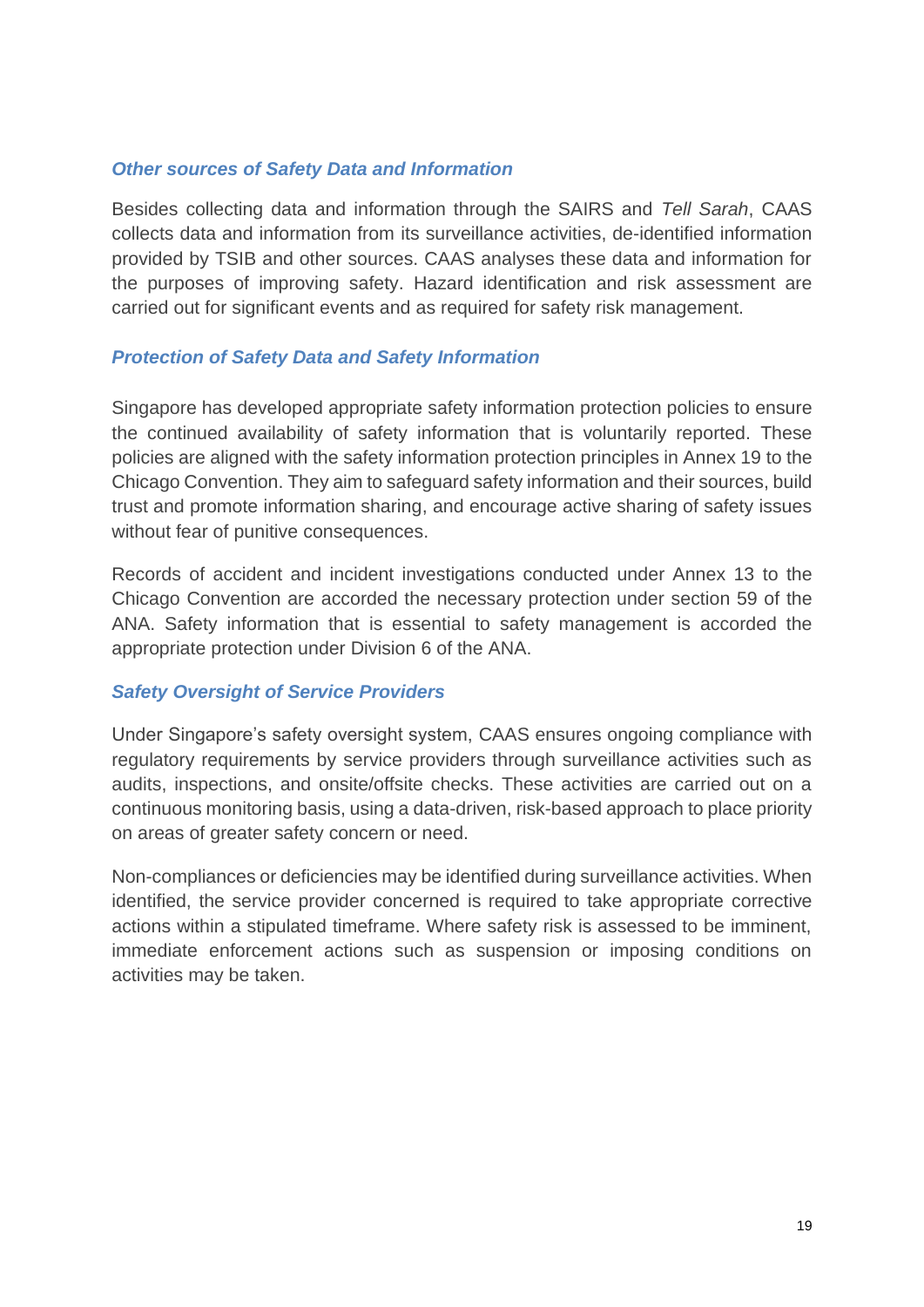#### <span id="page-23-0"></span>*SMS Implementation*

CAAS requires the following service providers to implement a safety management system (SMS):

- (a) Singapore air operators;
- (b) Approved maintenance organisations;
- (c) Aviation training organisations (ATOs) that are exposed to safety risks during the provision of their services;
- (d) Aeronautical meteorological service provider in Singapore;
- (e) Air navigation service (ANS) provider in Singapore;
- (f) Operator of certified aerodromes in Singapore;
- (g) Aerial work operators; and
- (h) General aviation operators of large/ turbo-jet aeroplanes and helicopters; or corporate aviation operations.

Service providers are required to implement an SMS, in compliance with the Singapore Air Navigation Regulations or the CAAS Technical Requirements. The list of relevant requirements and guidance material is shown below:

| <b>Service Provider</b>                     | <b>SMS Requirements</b><br>found in            | <b>Guidance</b><br><b>Material</b>                                                             |
|---------------------------------------------|------------------------------------------------|------------------------------------------------------------------------------------------------|
| Air operator holding an AOC                 | <b>ANR-119</b>                                 | AC 1-3<br>AC 119-2-2<br>AC 119-2-4                                                             |
| Approved maintenance organisation<br>(AMO)  | <b>SAR-145</b>                                 | AC 1-3                                                                                         |
| Aerodrome operator                          | <b>MOAS</b>                                    | AC 1-3                                                                                         |
| Air navigation services (ANS)<br>provider   | $MOS - ATS$ ,<br>MOS-ATE and<br><b>MOS-AIS</b> | AC 1-3,<br><b>ATS Safety</b><br>Publications,<br><b>ATS</b><br>Information<br><b>Circulars</b> |
| Aviation training organisation (ATO)        | <b>SASP Part 10</b>                            | AC 1-3                                                                                         |
| Aerial work operator                        | <b>ANR-137</b>                                 | AC 1-3                                                                                         |
| International general aviation<br>operators | <b>ANR-125</b>                                 | AC 1-3                                                                                         |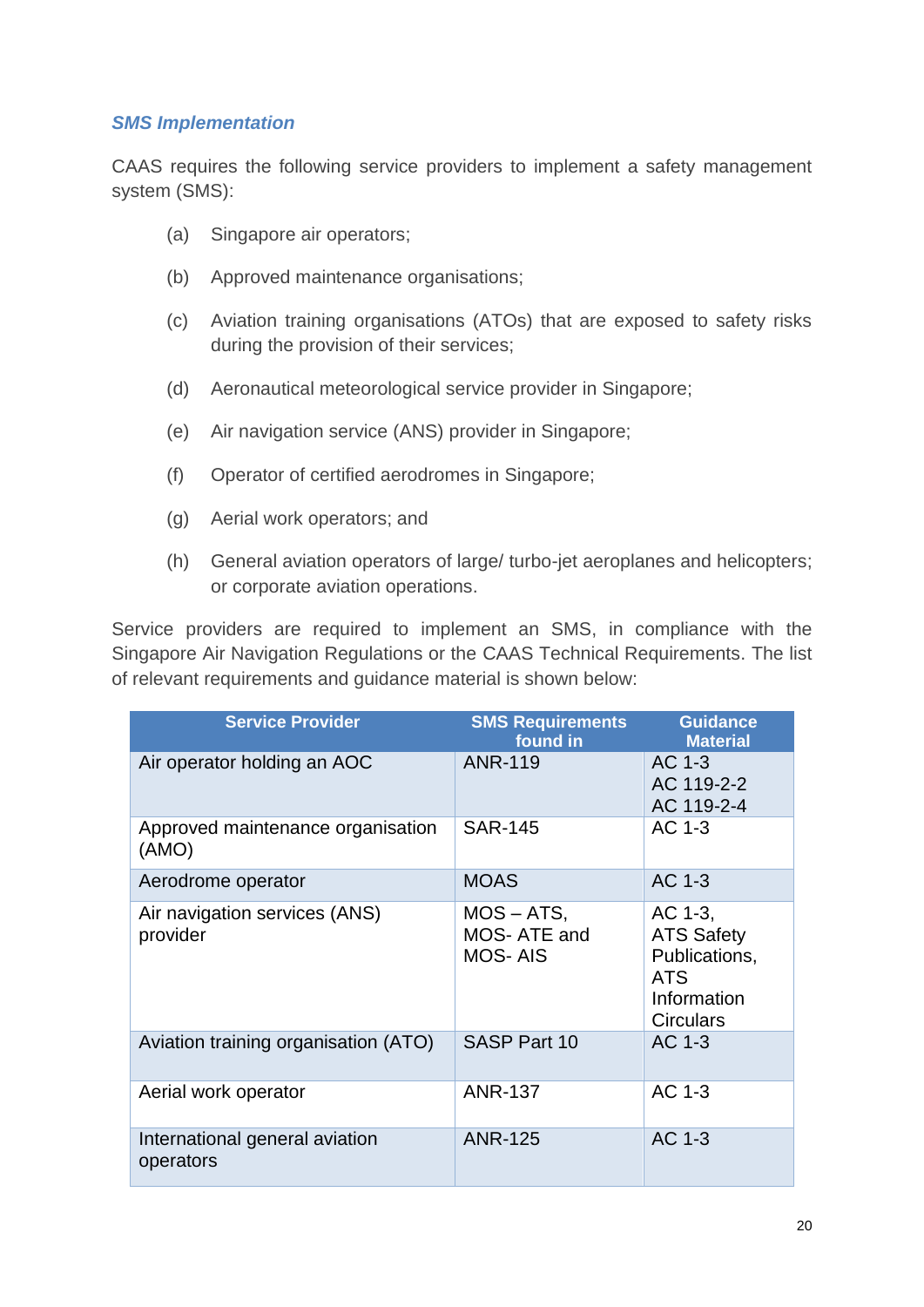| <b>Service Provider</b>                         | <b>SMS Requirements</b><br>found in | <b>Guidance</b><br><b>Material</b>           |
|-------------------------------------------------|-------------------------------------|----------------------------------------------|
| Aeronautical meteorological service<br>provider | MOS-MET(IAN)                        | AC 1-3.<br><b>ATS Safety</b><br>Publications |

CAAS uses a standardised performance-based methodology to evaluate the maturity level of SMS implementation by service providers. Furthermore, CAAS works with service providers to continually improve the effectiveness of their SMS through regular engagements and assessments.

# <span id="page-24-0"></span>*Service Provider's Safety Performance*

Service providers are to define safety performance measurements as part of their SMS performance monitoring mechanism. These measurements refer to the indicators, alerts and targets used to measure and monitor safety performance over time. Safety performance measurements take into account the nature of the operations, the safety objectives of the service providers, the state-level safety risks and operational safety risks faced. The service providers also review their safety performance measurements regularly in consultation with CAAS safety inspectors to ensure that they remain relevant, are aligned with their safety objectives, and address prevailing hazards and risks.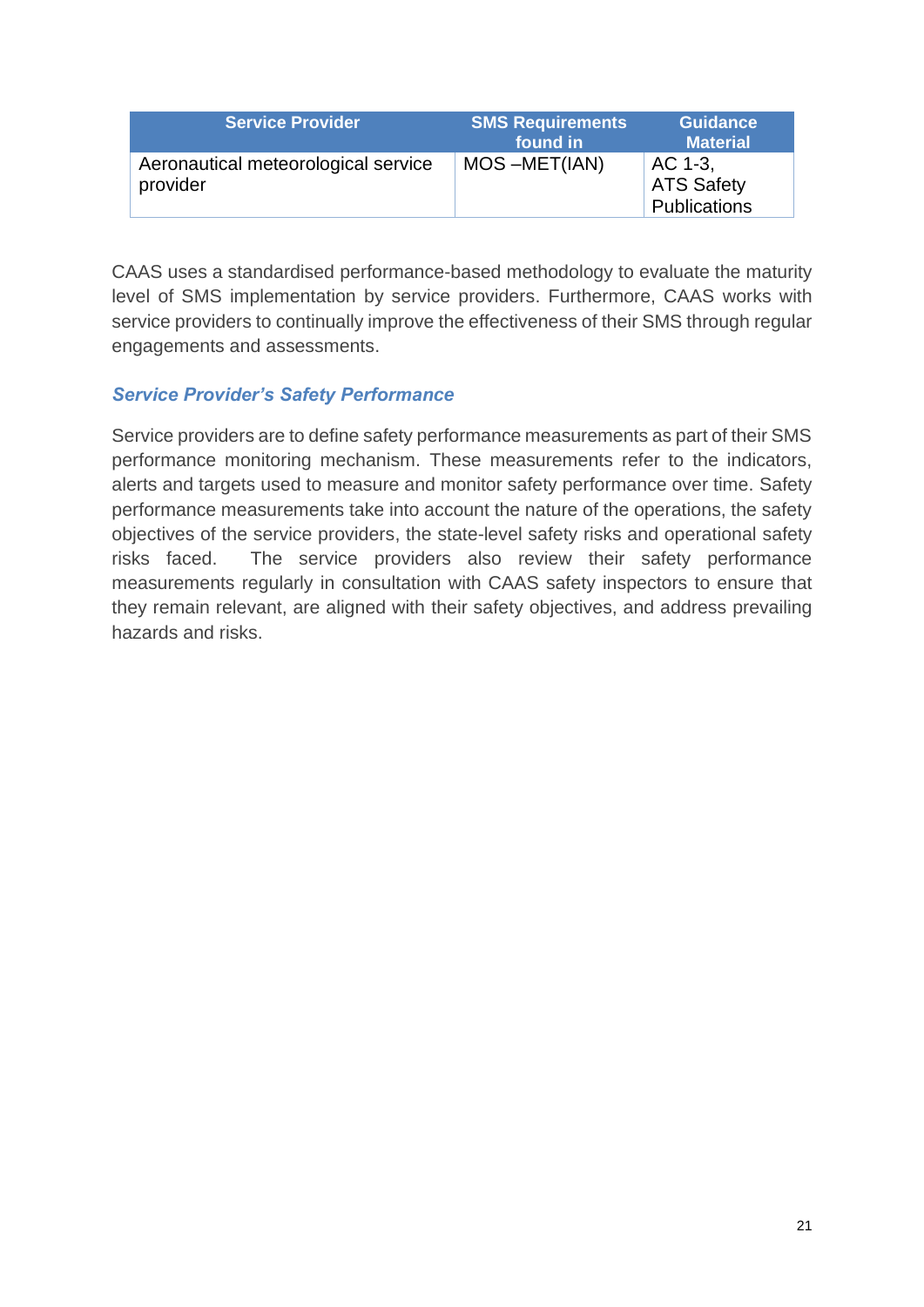# <span id="page-25-0"></span>**5. Safety Assurance**

To assure that Singapore's safety processes and safety risk controls are effective, and in line with its safety objectives, CAAS has put in place appropriate monitoring mechanisms. These mechanisms include having safety indicators to monitor safety performance, conducting surveillance activities to ensure service providers meet safety standards, and carrying out regular external audits on its safety oversight and investigation systems.

#### <span id="page-25-1"></span>*Safety Performance Monitoring*

CAAS establishes, regularly reviews and revises where necessary safety performance indicators as described in Chapter 4 (*Safety Performance Monitoring*). These safety performance indicators include accidents, serious incidents and other occurrences in each sector of Singapore's aviation operations, namely, air navigation services, aerodrome operations, flight operations); and process indicators on State safety oversight responsibilities including safety oversight, rulemaking and enforcement. Based on the targets and safety triggers designed for these indicators, CAAS develops follow-up actions, including rules amendments, focused surveillance activities, or increased stakeholder engagements, to address safety issues in a timely manner.

#### <span id="page-25-2"></span>*Data-driven Safety Oversight*

CAAS prioritises its surveillance activities, so that resources are deployed in areas that require greater focus. To this end, CAAS has taken a risk-based approach for the planning of surveillance activities.

CAAS adjusts the scope, depth and/or frequency of its surveillance activities based on each operator's or service provider's risk profile. The risk profiling takes into consideration factors such as the operator's or service provider's safety performance track record, the scope and complexity of work that the organisation is involved in, the trends of operational events, and the presence of any significant safety issues.

# <span id="page-25-3"></span>*Quality Assurance on Singapore's Safety Oversight System*

Singapore is committed to fulfilling its ICAO USOAP CMA obligations. The State Aviation Activity Questionnaire, compliance checklists for the safety-related Annexes, and corrective action plans are updated in the ICAO USOAP Online Framework. In addition to the regular conduct of self-assessments, the quality and effectiveness of the Singapore's safety oversight function is monitored through regular audits carried out by either an appropriately trained internal audit team or a team of external consultants.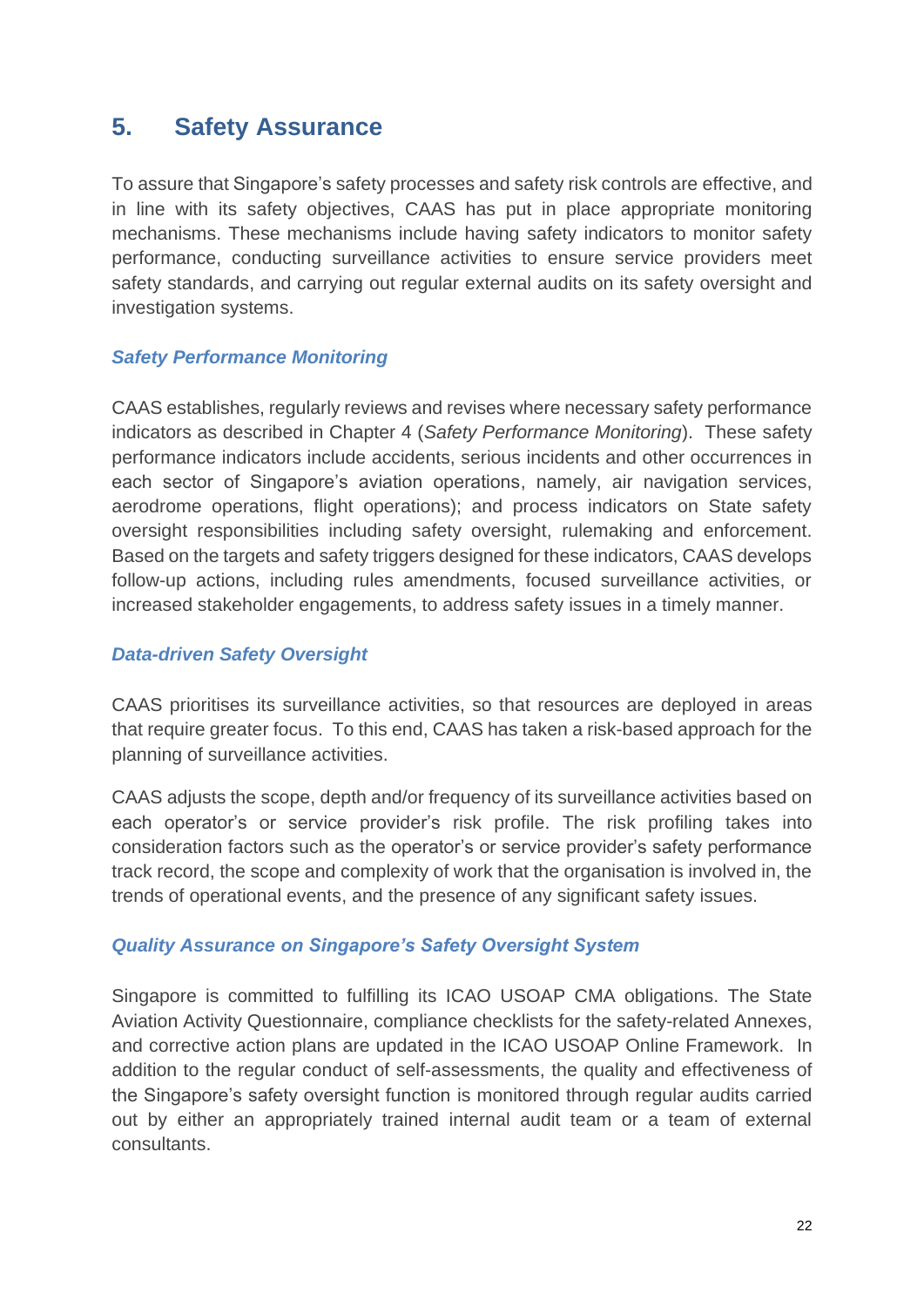# <span id="page-26-0"></span>**6. Safety Promotion**

Singapore is committed to actively engage and collaborate with its industry on safety matters via various safety promotion efforts, in line with the Safety Policy. CAAS and TSIB carry out a series of activities to communicate safety information, to encourage dialogue with the aviation industry and the public, and to foster a positive safety culture.

#### <span id="page-26-1"></span>*Internal Communication and Dissemination of Safety Information*

The NASC and the SWC meet regularly to discuss, coordinate and disseminate relevant safety policies and safety information. In addition, the CAAS and TSIB communicate and regularly exchange relevant safety information.

CAAS holds regular internal meetings and engagement sessions, providing opportunities for senior management to engage staff or for staff to exchange information amongst themselves on aviation safety issues, ranging from international developments, work plans, culture, to training. Safety inspectors are encouraged to share and exchange their experience on topical issues. TSIB investigators are also invited to such sharing sessions.

TSIB conducts departmental and investigation meetings regularly to ensure sharing of essential information among staff. Active communication of safety information within the workforce is encouraged and practised.

# <span id="page-26-2"></span>*External Communication and Dissemination of Safety Information*

CAAS holds regular meetings and engagements with its service providers to discuss aviation safety issues as well as exchange information on new developments in our aviation environment.

CAAS has various engagement platforms such as the Aviation Safety Forums and CAAS Safety Series to keep the aviation industry up-to-date on developments in safety policies and regulations. The TSIB organises conferences and seminars to discuss issues relating to the organisation, infrastructure and management of accident and incident investigation as well as disseminates safety lessons learnt from foreign investigations which are appropriate to the local aviation industry. Engagement tools such as webinars, social media, and surveys are used to engage and seek inputs on safety matters such as safety culture and unmanned aircraft. In addition, CAAS continues to maintain its traditional outreach platforms, such as through publications of "The Leading Edge" and "Bridging Skies" newsletters which share international developments in aviation safety and the latest developments in Singapore's aviation sector respectively.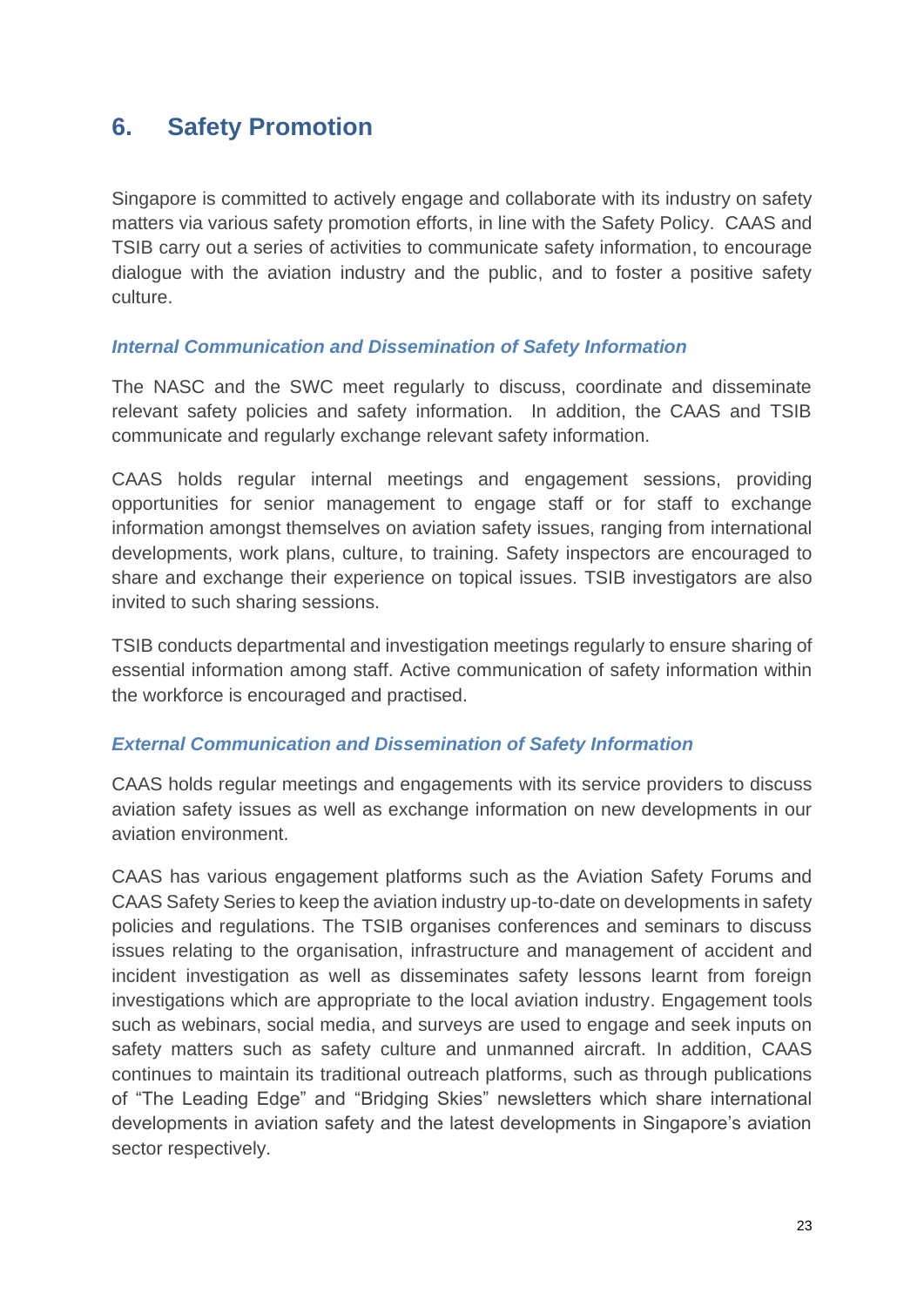Both CAAS and TSIB maintain their corporate websites, sharing up-to-date information such as changes to requirements and investigation reports. As part of its safety promotion efforts, the CAAS SRG and TSIB work with the Singapore Aviation Academy (SAA) to curate and conduct aviation safety courses on topics such as SMS and SSP implementation, to cater to a wide range of participants, from industry to regulators, at various levels. Many of the SAA programmes are developed in line with ICAO Standards and Recommended Practices to equip course participants to perform their regulatory, operational and safety duties.

The TSIB collaborates with the SAA to conduct accident and incident investigation training, as well as to host international and regional fora, conferences and workshops in investigation for counterparts in Asia-Pacific States. The TSIB also conducts joint exercises with the police and fire fighters to enhance response coordination by streamlining respective agencies' procedures.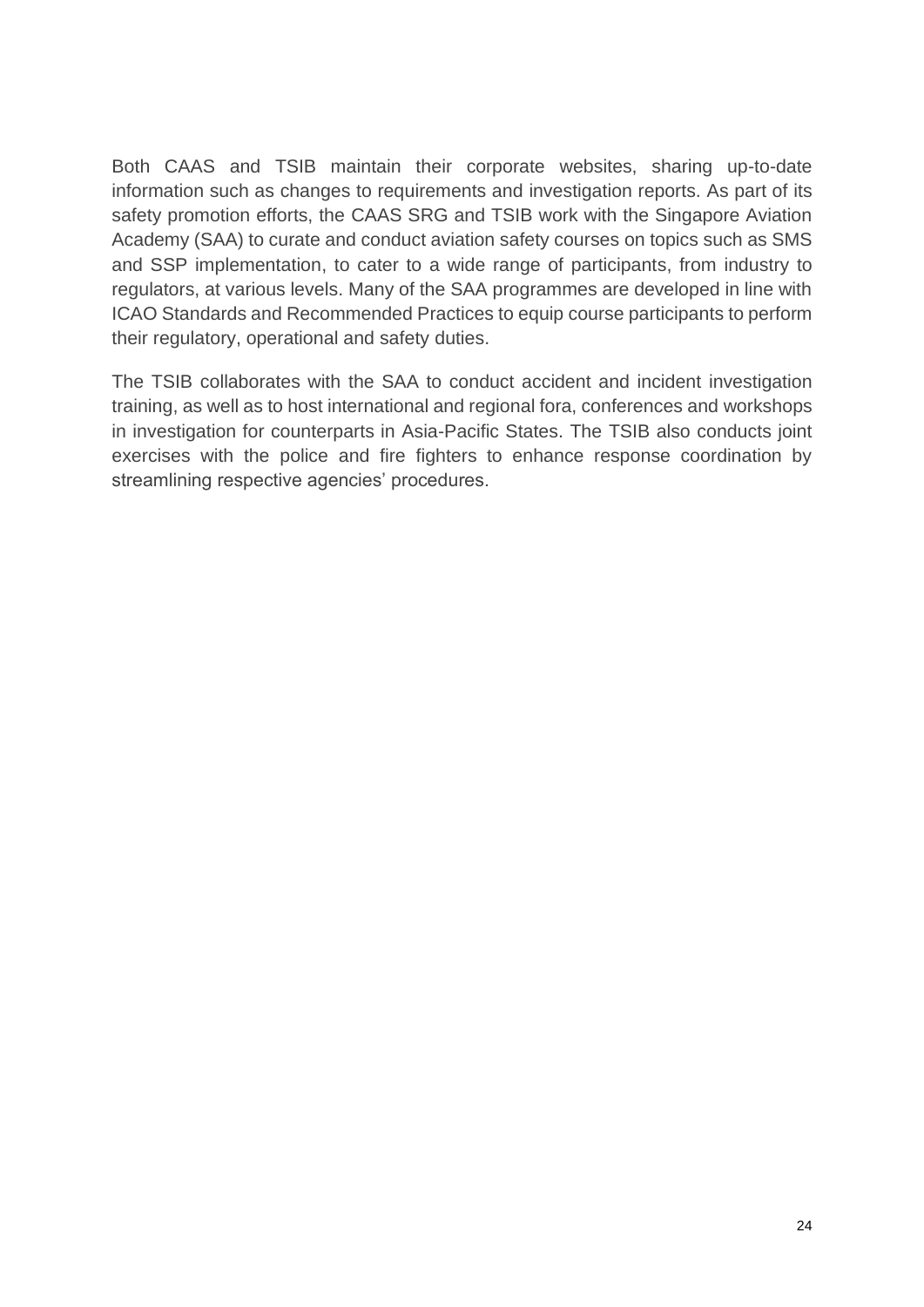# <span id="page-28-0"></span>**Appendix A: Reference Documents**

# **Singapore Legislation and Technical Requirements**

*(Available on the CAAS and Attorney-General's Chambers websites)*

- Air Navigation Act (ANA)
- Civil Aviation Authority of Singapore Act (CAAS Act)
- Air Navigation (Voluntary Reporting) Rules
- Air Navigation Order (ANO)
- Air Navigation (Investigation of Accidents and Incidents) Order

# *Aircraft Operations*

- Air Navigation (91 General Operating Rules) Regulations
- Air Navigation (98 Special Operations) Regulations
- Air Navigation (99 Breath Testing for Alcohol) Regulations
- Air Navigation (119 Air Operator Certification) Regulations
- Air Navigation (121 Commercial Air Transport by Large Aeroplanes) **Regulations**
- Air Navigation (125 Complex General Aviation) Regulations
- Air Navigation (135 Commercial Air Transport by Helicopters and Small Aeroplanes) Regulations
- Air Navigation (137 Aerial Work) Regulations

# *Unmanned Aircraft Operations*

• Air Navigation (101 – Unmanned Aircraft Operations) Regulations

*(Available on the CAAS website)*

# *Personnel Licensing and Training*

- Singapore Air Safety Publications (SASP):
	- o Part 1 Licensing of Student Pilots and Private Pilots
	- o Part 2 Licensing of Professional Pilots
	- $\circ$  Part 3 Flying Instructor Ratings
	- o Part 7 Authorised Flight Examiners
	- o Part 9 Medical Requirements for the Grant or Renewal of Flight Crew Licences and Air Traffic Controllers
	- o Part 10 Approval of an Aviation Training Organisation
	- o Part 11 Flight Simulation Training Devices (Aeroplane)
	- $\circ$  Part D Definitions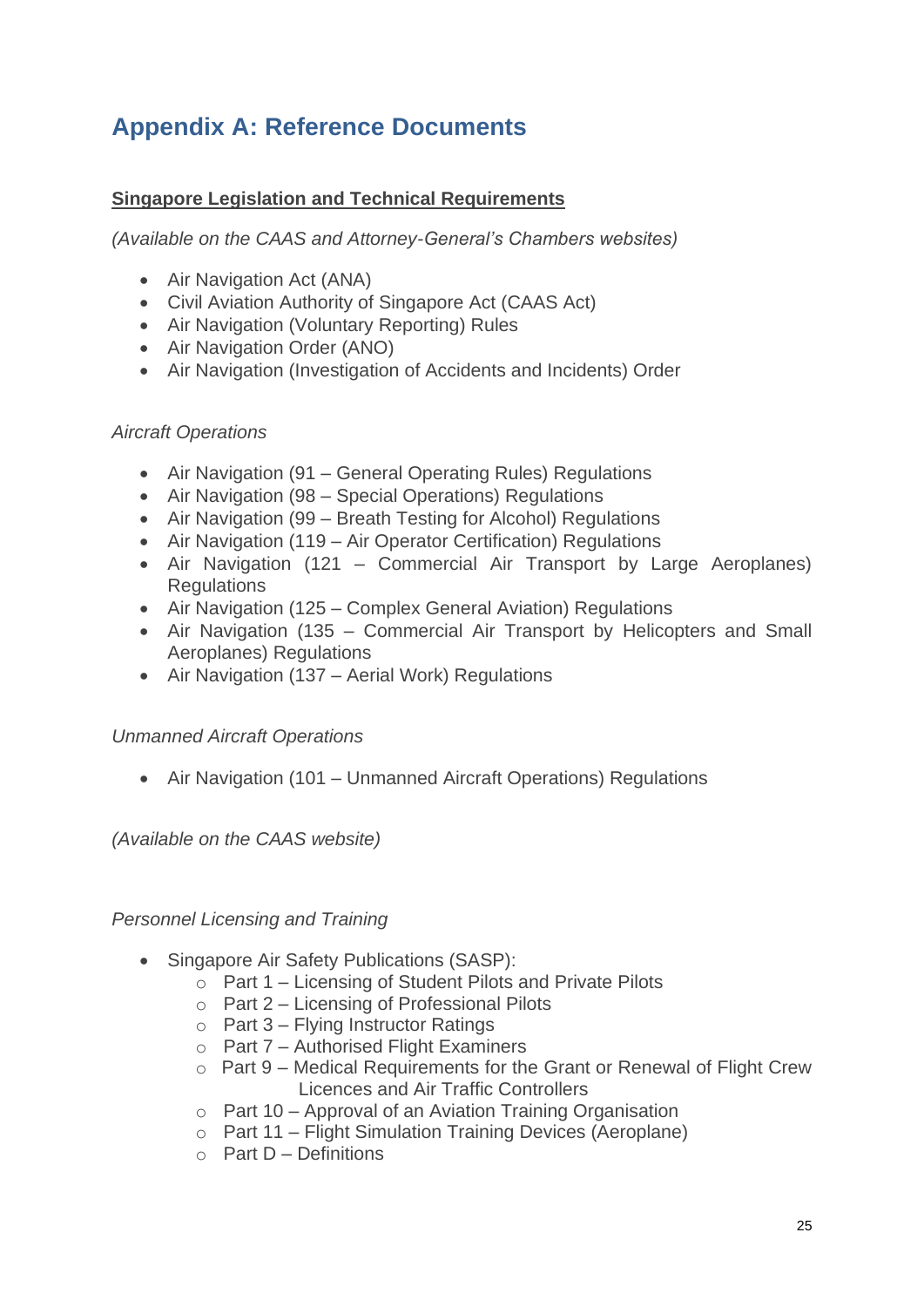- Singapore Airworthiness Requirements (SAR)
	- o Part 66 Aircraft Maintenance Licensing
	- o Part 147 Approved Maintenance Training Organisations
- Manual of Standards (MOS)
	- o Licensing of Air Traffic Control Personnel
	- o Air Traffic Control Training Organisation (ATCTO)

Aircraft Maintenance/ Design/ Production

- Singapore Airworthiness Requirements (SAR)
	- o Part 21 Certification of Products and Articles and of Design and Production Organisations
	- o Part 39 Airworthiness Directives
	- o Part 145 Approved Maintenance Organisation
	- Airworthiness Notices/Directives

Aerodromes

- Manual of Aerodrome Standards (MOAS)
- Manual of Standards Aerodrome Rescue and Fire Fighting Training (MOS – ARFFT)

Air Navigation Services

- Manual of Standards
	- o Air Traffic Services (MOS ATS)
	- o Aeronautical Telecommunication (MOS AT)
	- o Aeronautical Information Services (MOS AIS)
	- o Instrument Flight Procedure Design (IFPD)
	- $\circ$  Search and Rescue (MOS SAR)
	- o Units of Measurement to be used in air and ground operations (MOS – UOM)

Meteorological Service

• MOS - Meteorological Service for International Air Navigation MET(IAN)

#### **Guidance Material**

*(Available on the CAAS website)*

- Advisory Circulars (ACs)
- Information Circulars (ICs)
- Safety Publications (SPs)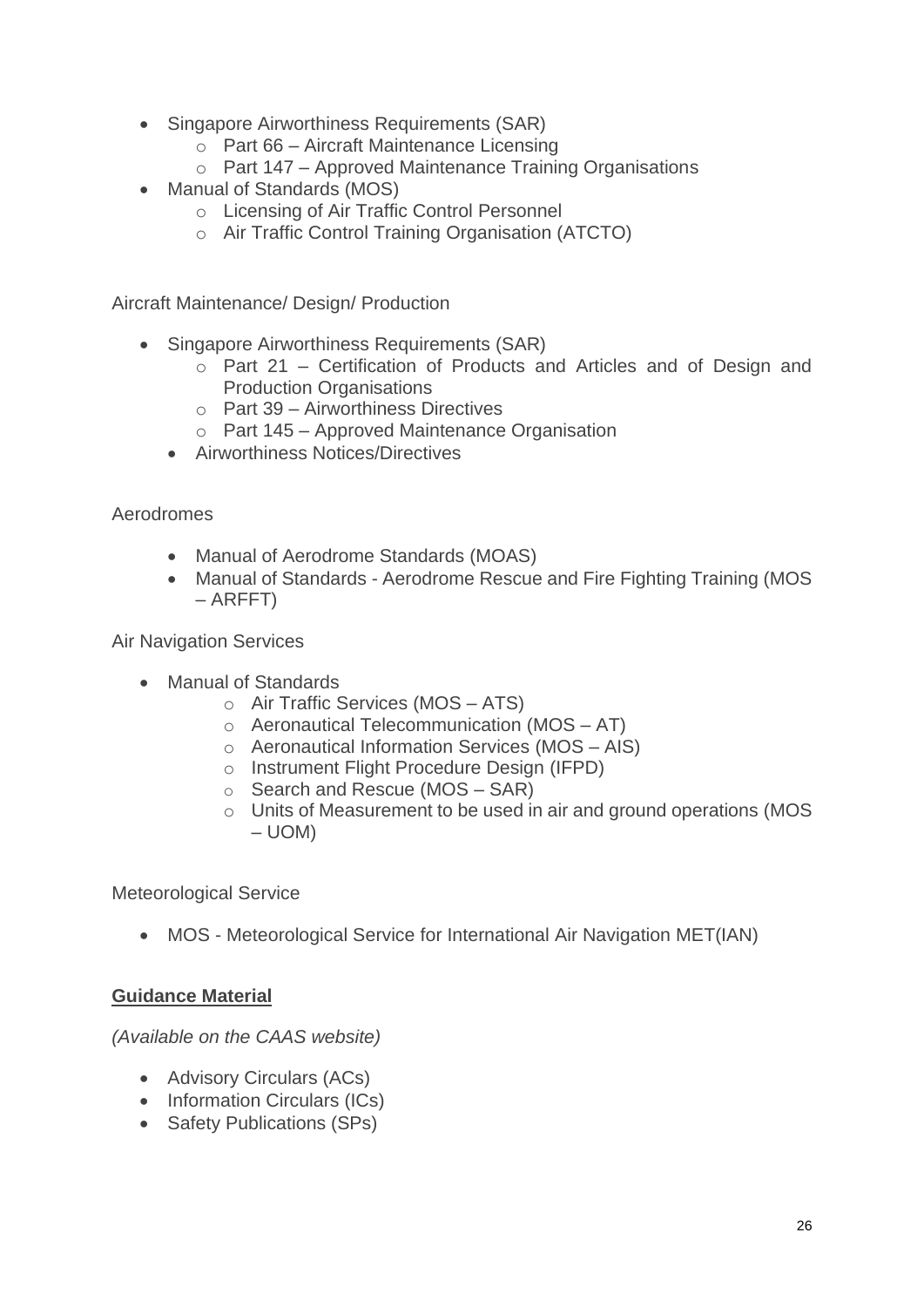# <span id="page-30-0"></span>**Appendix B: Organisational structure of the Safety Regulation Group in CAAS**

To ensure aviation safety oversight in personnel licensing and training; aircraft operations; airworthiness of aircraft; air navigation services; and aerodrome and ground aids, the Safety Regulation Group (SRG) in the CAAS is organised into 4 Divisions and a Branch with the following key areas of responsibilities:



#### *Aerodrome and Air Navigation Services Regulation (AAR) Division*

The Aerodrome and Air Navigation Services Regulation (AAR) Division is responsible for the safety oversight of the aerodrome operator, air navigation service provider, aeronautical meteorological services provider, the licensing of air traffic controllers, provision of ATC and aerodrome rescue and firefighting (ARFF) training, as well as the development and implementation of regulations for aerodrome operations, air traffic services (ATS), and ATC and ARFF training organisations.

AAR Division ensures compliance with the following Annexes to the Chicago Convention:

- Annex 1: Personnel Licensing (with respect to air traffic controllers)
- Annex 3: Meteorological Service for International Air Navigation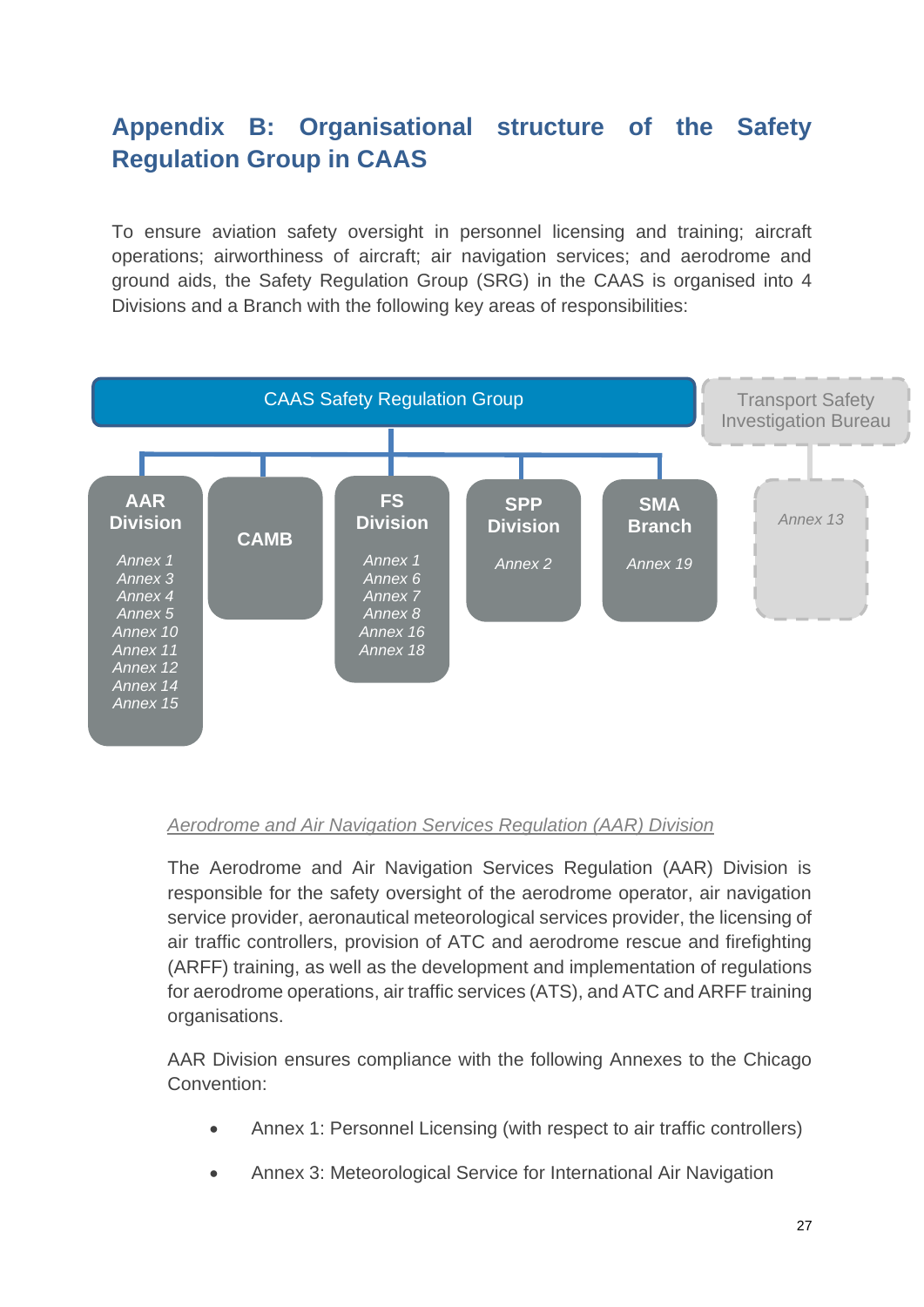- Annex 4: Aeronautical Charts
- Annex 5: Units of Measurements to be used in Air and Ground **Operations**
- Annex 10: Aeronautical Telecommunications
- Annex 11: Air Traffic Services
- Annex 12: Search and Rescue
- Annex 14: Aerodromes
- Annex 15: Aeronautical Information Services

# *Civil Aviation Medical Board (CAMB)*

The Civil Aviation Medical Board (CAMB) is responsible for the development of aeromedical policies and standards relating to medical fitness certification of flight crew and air traffic controllers; implementation of the medical examination and fitness certification system; and the provision of training for and supervision of Designated Medical Examiners (DMEs) appointed by CAAS and nomination of suitably qualified physicians to be appointed as Medical Assessors to support the fitness certification system.

# *Flight Standards (FS) Division*

Flight Standards (FS) Division is responsible for the safety oversight, and the development and implementation of regulations relating to:

- operations of Singapore air operators
- initial airworthiness of Singapore-registered aircraft
- continuing airworthiness of Singapore-registered aircraft
- maintenance organisations
- design and production organisations
- aeronautical product designs
- general aviation aircraft and operations
- qualification of flight simulation training devices
- carriage of dangerous goods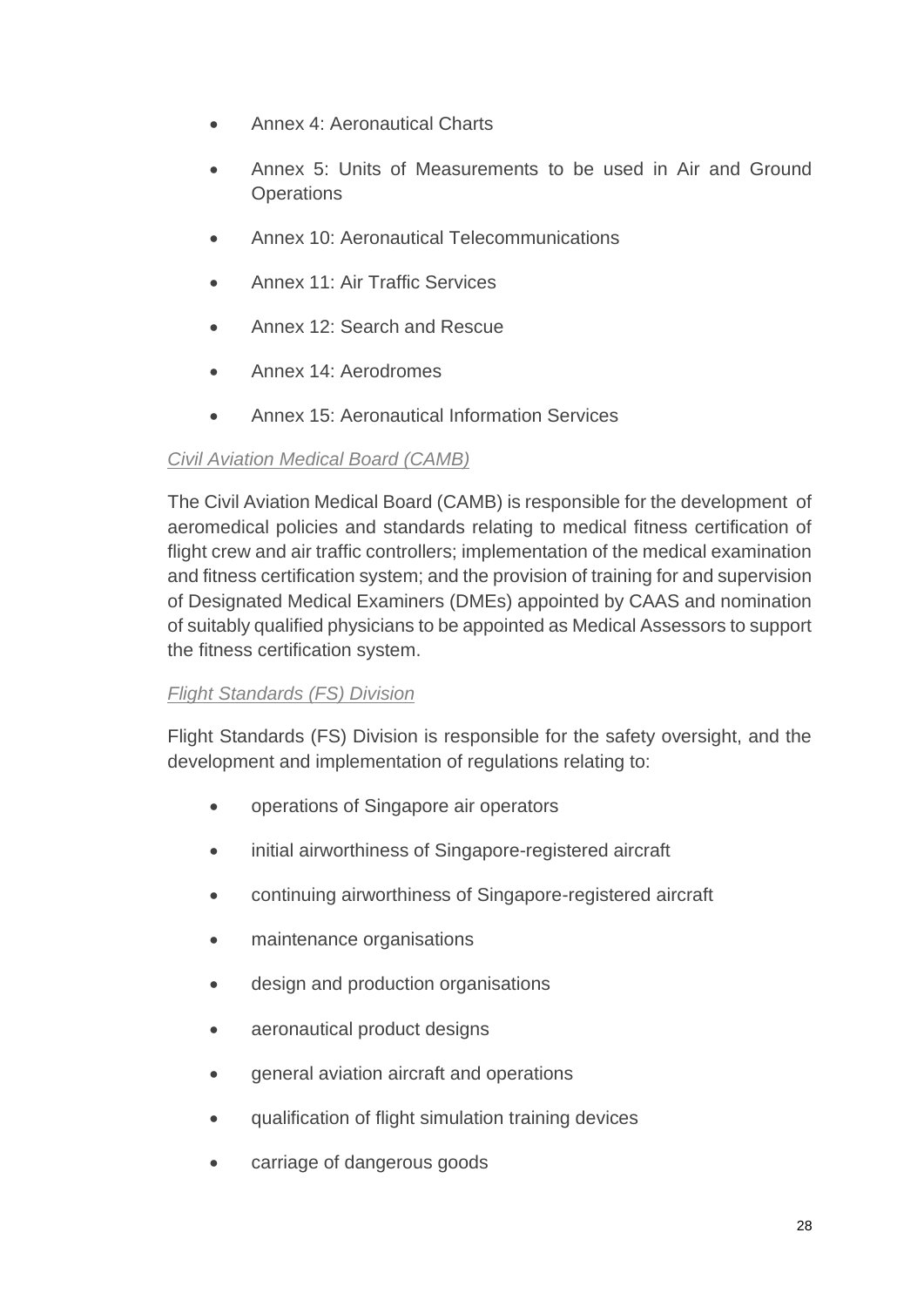- operations of foreign operators into and out of Singapore
- licensing of flight crew and aircraft maintenance engineers

FS Division ensures compliance with relevant Annexes to the Chicago Convention:

- Annex 1: Personnel Licensing (flight crew and aircraft maintenance personnel)
- Annex 6: Operation of Aircraft
- Annex 7: Aircraft Nationality and Registration Marks
- Annex 8: Airworthiness of Aircraft
- Annex 16: Environment Protection Volumes I, II and III
- Annex 18: Safe Transport of Dangerous Goods

# *Safety Policy and Planning (SPP) Division*

The Safety Policy and Planning (SPP) Division is responsible for formulating and coordinating SRG's safety strategies through active identification, monitoring and analysis of safety risks, safety trends and safety indicators; and for coordinating and driving SRG's safety promotion efforts.

The SPP Division ensures compliance with Annex 2: Rules of the Air of the Chicago Convention.

#### *Safety Monitoring and Assurance Branch (SMA Branch)*

The Safety Monitoring and Assurance Branch (SMA Branch) is responsible for coordinating within CAAS and with external stakeholders on ICAO USOAP matters; and for implementing a quality assurance system on SRG's internal processes.

The SMA Branch is the secretariat to the National Aviation Safety Committee (NASC) and the SSP Working Committee (SWC).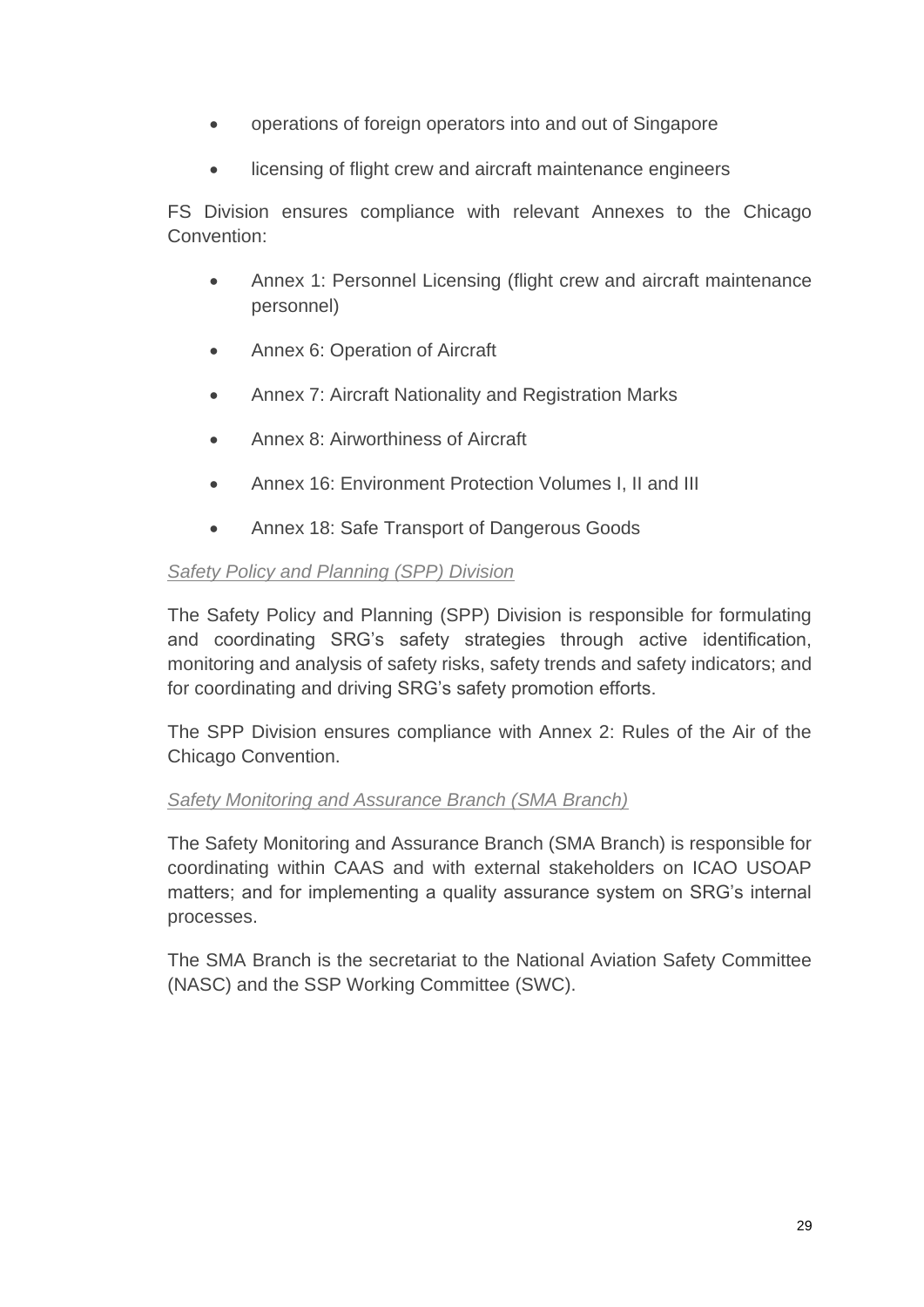# <span id="page-33-0"></span>**Appendix C: Acronyms/ Abbreviations**

| Aerodrome and Air Navigation Services Regulation                |
|-----------------------------------------------------------------|
| <b>Advisory Circular</b>                                        |
| <b>Aeronautical Information Service</b>                         |
| <b>Acceptable Means of Compliance</b>                           |
| Approved Maintenance Organisation                               |
| Air Navigation (Investigation of Accidents and Incidents) Order |
| Air Navigation Act 1966                                         |
| <b>Air Navigation Order</b>                                     |
| <b>Air Navigation Regulations</b>                               |
| <b>Air Navigation Services</b>                                  |
| <b>Aviation Training Organisation</b>                           |
| <b>Air Traffic Services</b>                                     |
| Civil Aviation Authority of Singapore                           |
| Civil Aviation Authority of Singapore Act                       |
| <b>Civil Aviation Medical Board</b>                             |
| <b>Continuous Monitoring Approach</b>                           |
| Asia and Pacific Directors-General of Civil Aviation            |
| <b>Designated Medical Examiner</b>                              |
| <b>Flight Information Region</b>                                |
| <b>Flight Standards</b>                                         |
| <b>International Civil Aviation Organization</b>                |
| <b>Instrument Flight Procedure</b>                              |
| Meteorological Service for International Air Navigation         |
| <b>Manual of Aerodrome Standards</b>                            |
| <b>Manual of Standards</b>                                      |
| <b>Ministry of Transport</b>                                    |
| <b>National Aviation Safety Committee</b>                       |
| <b>Rule Development Committee</b>                               |
| <b>Singapore Aviation Academy</b>                               |
| Singapore Aviation Accidents/Incidents Reporting System         |
| Singapore Airworthiness Requirement; or Search and Rescue       |
| <b>Standard and Recommended Practice</b>                        |
|                                                                 |